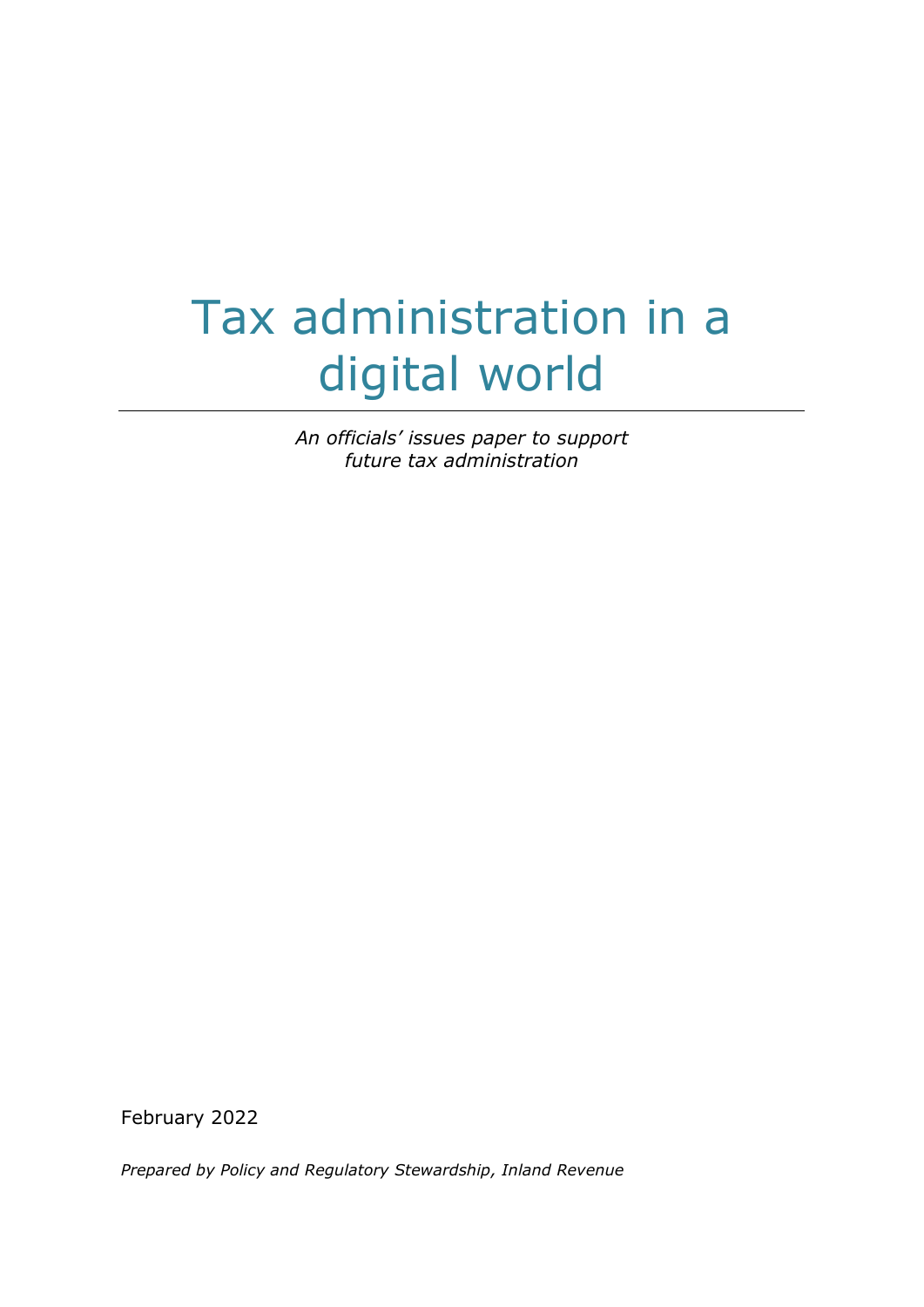First published in February 2022 by Policy and Regulatory Stewardship, Inland Revenue, PO Box 2198, Wellington 6140.

Tax administration in a digital world – an officials' issues paper to support future tax administration

ISBN 978-1-98-857336-6 (Online)



© Crown Copyright

This work is licensed under the Creative Commons Attribution 4.0 International Licence. In essence, you are free to copy, distribute and adapt the work, as long as you attribute the work to the Crown and abide by the other licence terms.

The document is available at <https://taxpolicy.ird.govt.nz/publications/2022/2022-ip-tax-administration-digital-world>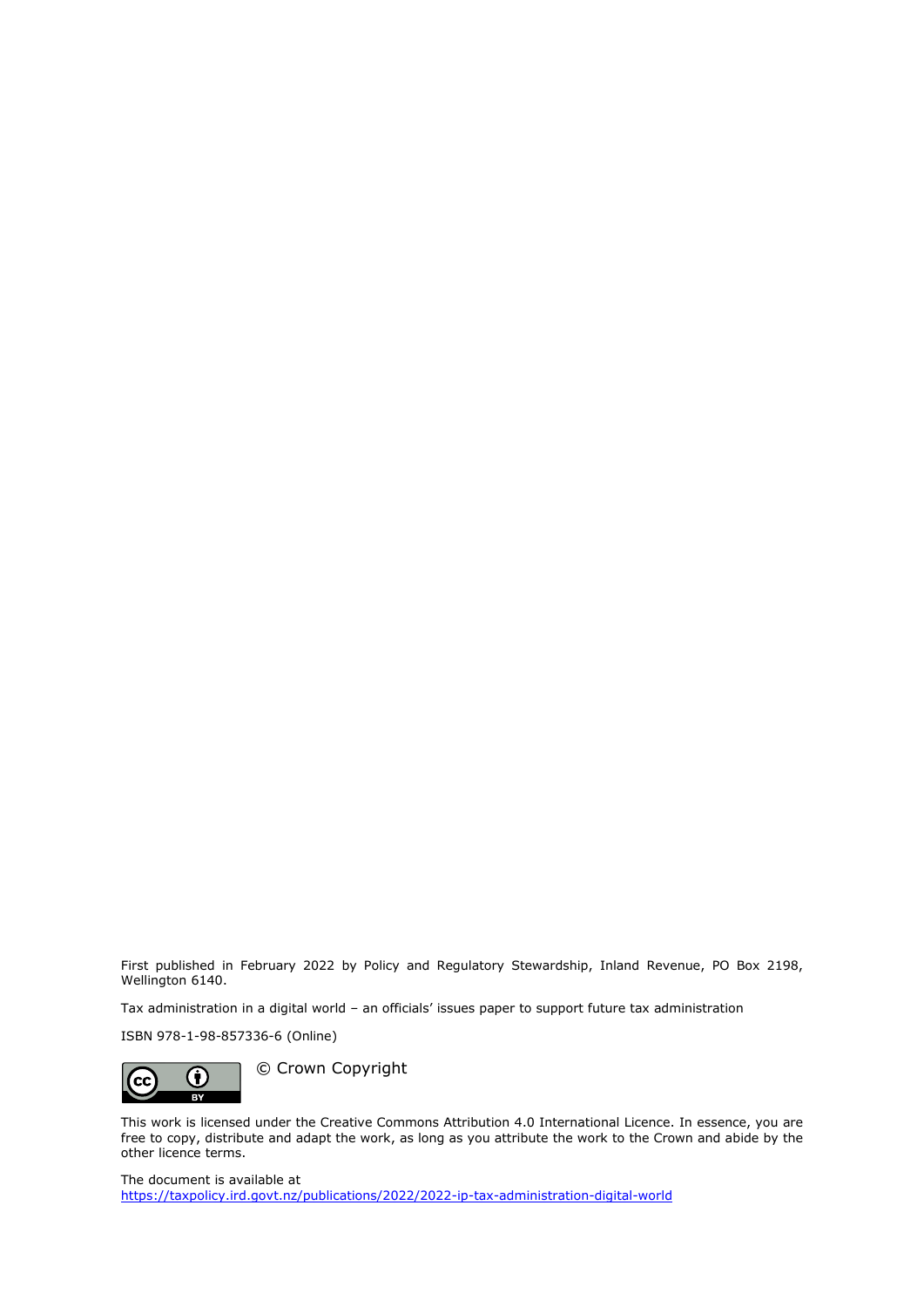# **CONTENTS**

| <b>CHAPTER 1</b> |                                                         |
|------------------|---------------------------------------------------------|
|                  |                                                         |
|                  |                                                         |
|                  |                                                         |
|                  |                                                         |
|                  |                                                         |
|                  |                                                         |
|                  |                                                         |
| <b>CHAPTER 2</b> |                                                         |
| <b>CHAPTER 3</b> |                                                         |
|                  |                                                         |
|                  |                                                         |
|                  |                                                         |
|                  |                                                         |
|                  |                                                         |
|                  | How the shift to digital shapes this document15         |
| <b>CHAPTER 4</b> |                                                         |
|                  | How Inland Revenue works with external parties 16       |
|                  | Co-dependence of Inland Revenue and external parties 18 |
|                  |                                                         |
| <b>CHAPTER 5</b> |                                                         |
|                  |                                                         |
|                  |                                                         |
|                  |                                                         |
|                  |                                                         |
| <b>CHAPTER 6</b> | 23                                                      |
|                  |                                                         |
|                  |                                                         |
|                  |                                                         |
|                  |                                                         |
|                  |                                                         |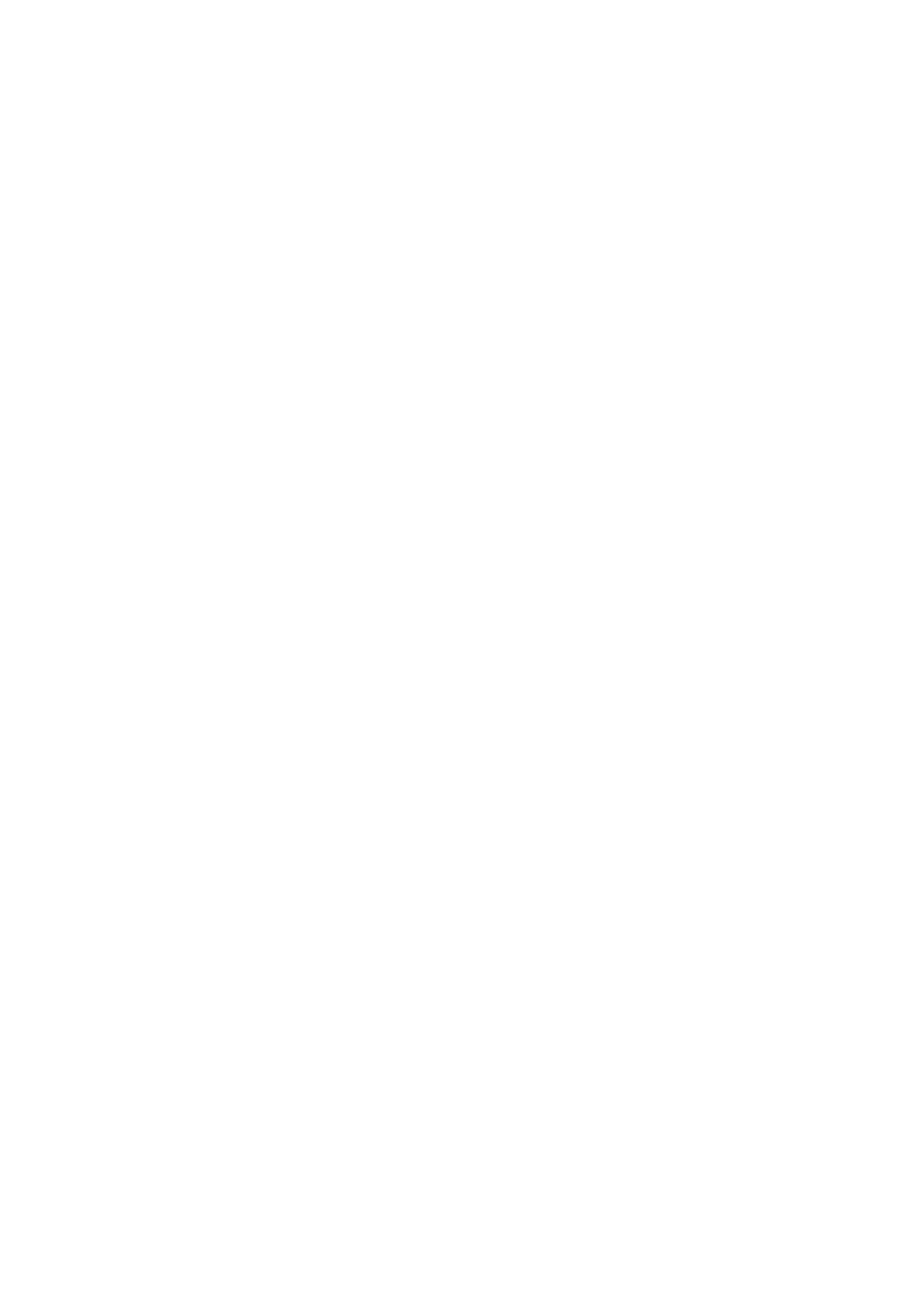## **Introduction**

- <span id="page-4-0"></span>1.1 New Zealand is fortunate to have a tax system that works well. New Zealanders have access to high quality public services, funded by a tax system which strives to simplify requirements and to minimise costs.
- 1.2 The system works well for individuals who have employment and investment income which is subject to withholding and reported to Inland Revenue during the year. For them, tax assessments are largely automated.
- 1.3 The Government's investment in Inland Revenue through its Business Transformation programme has improved administration of the tax and social payments system as well as enabling further improvements through a more digital system.

#### <span id="page-4-1"></span>**The case for change**

- 1.4 While the tax system works smoothly and efficiently for most earners, it works less well for people with a variety of income sources including those who receive benefits through the tax system, or for small businesses.
- 1.5 Working better would mean being more effective at collecting tax, being fairer by ensuring everyone pays the tax they should, ensuring people receive the payments they are entitled to, lowering overall cost for operating the system, and making more contribution to wider economic goals. These are consistent with the Government's long-term objective of a tax system that is fair, balanced and promotes the long-term sustainability and productivity of the economy.
- 1.6 The way business operates is changing to become fully digital. This is more than transactions happening online. Digital is becoming the complete and "natural system" for businesses. This means tax calculations can be embedded in the software businesses use and tax can become an automated process that happens as a by-product of other processes.
- 1.7 Inland Revenue's Business Transformation programme the modernisation of its systems and how taxpayers and other parties interact with them – is nearing completion. Business transformation has digitised Inland Revenue and enables Inland Revenue to transact digitally with taxpayers and their representatives. It has created the platform for further development of a digital tax system.
- 1.8 These factors led the Government to include an examination of tax administration on its 2021 tax policy work programme. Inland Revenue has led this work so that it can advise the government.

## <span id="page-4-2"></span>**A fully digital system**

- 1.9 Businesses are moving online and this shapes our thinking about the future world in which the tax system will operate. Key features of this world are likely to be:
	- Businesses operating in a digital ecosystem that is, they're connected digitally to their suppliers and customers.
	- Administration of tax and social policy payments integrated into broader economic systems, for instance individuals or businesses can use a common digital identity across a range of services.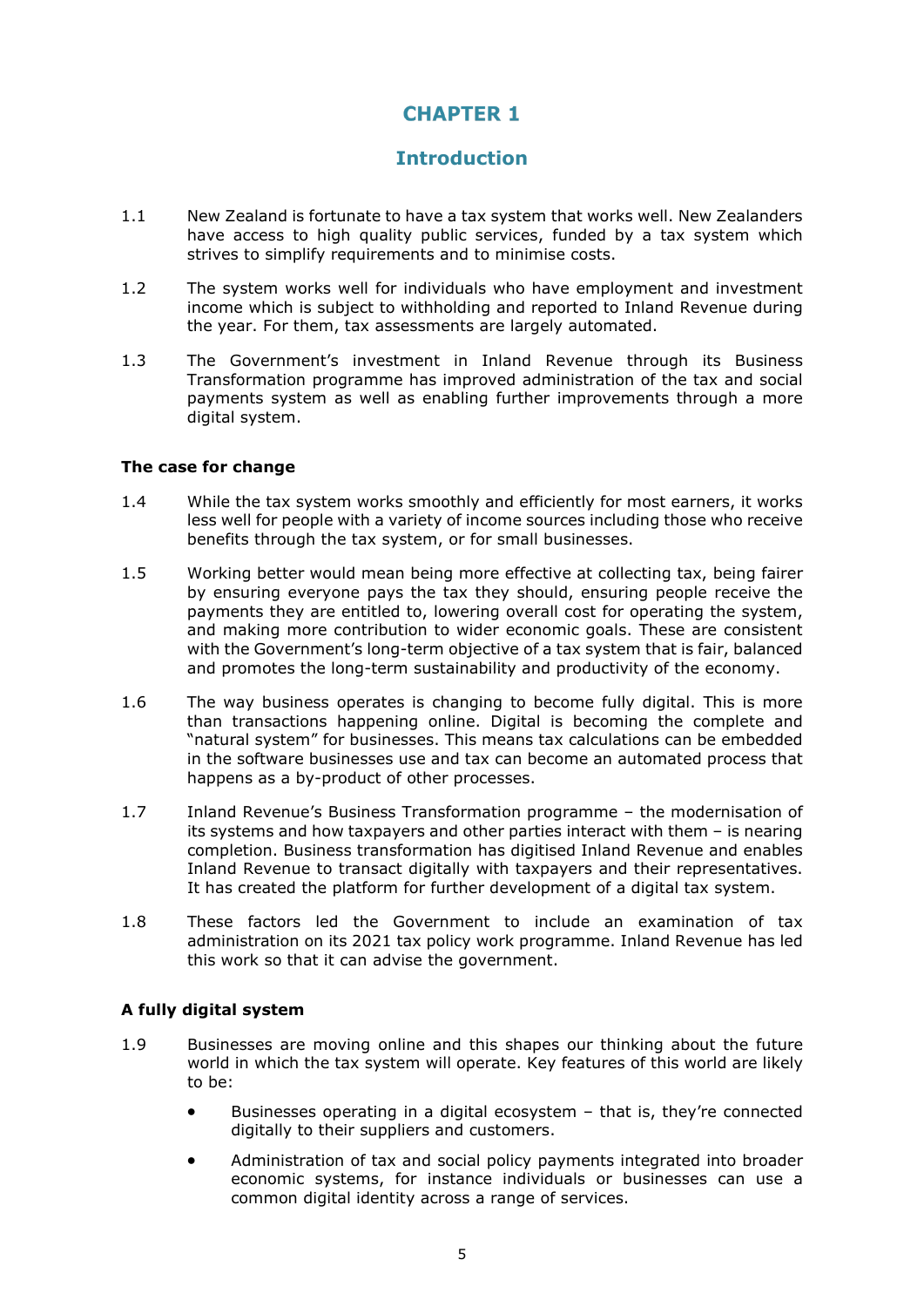- Tax administration processes embedded in the natural systems businesses are using, that is, the systems that businesses use to suit their business rather than to suit tax obligations.
- Digital processes enabling data to flow in real time.
- 1.10 Further features of this future tax administration could include:
	- Taxpayers granting and managing consents to the party or parties they want to represent them or manage their tax affairs and with whom they are comfortable having their data shared.
	- Processes being streamlined through there being one source of truth for data and information. Rather than there being separate data repositories that need to be reconciled, participants would access this data when needed.
	- Increased partnering between Inland Revenue and the external parties who provide the apps and services that taxpayers will use.

#### <span id="page-5-0"></span>**The potential benefits**

- 1.11 Greater automation of tax obligations is likely to mean better compliance because compliance improves when paying tax is the easy thing to do. It is harder to get it wrong or for taxpayers to manipulate the data. It will also mean lower compliance costs, and less stress and risk for taxpayers, and lower administration costs for Inland Revenue.
- 1.12 Also, the integration of tax and payment systems into broader economic systems will create value throughout the economy through more efficient processes or through providing a spur to innovation.

#### <span id="page-5-1"></span>**A suggested route to get there**

- 1.13 Moving to a more digital tax and payments system will involve a series of steps. It will build on developments already underway such as businesses operating their management systems digitally and tax calculations being embedded in the software businesses use.
- 1.14 Over the next decade, officials believe further changes for tax administration will be most pronounced for the small business sector – that is the selfemployed, micro and small-medium businesses. For individuals receiving wage and salary income and investment income where PAYE and resident withholding tax are deducted, tax is already largely automated. Large businesses are adopting digital processes, but their affairs and tax are sufficiently complex to require a mixture of automation and manual intervention.
- 1.15 Developing digital natural systems within social policy is more complex as this is not the target market for third party innovation. However, business models are emerging that help with the transition to work or that focus on budgeting support with the payback being fewer debt issues to manage downstream. Potentially, social policy interventions that reduce costs to society could be considered for Government subsidy, as occurred previously with payroll software.
- 1.16 The needs of taxpayers, social policy customers, and businesses vary. What functions as the natural system for one may not work for another. The trend towards tax occurring in natural systems will be driven by innovation in the private sector developing products and services that meet customer need. In turn, this will mean greater external party involvement in the tax system with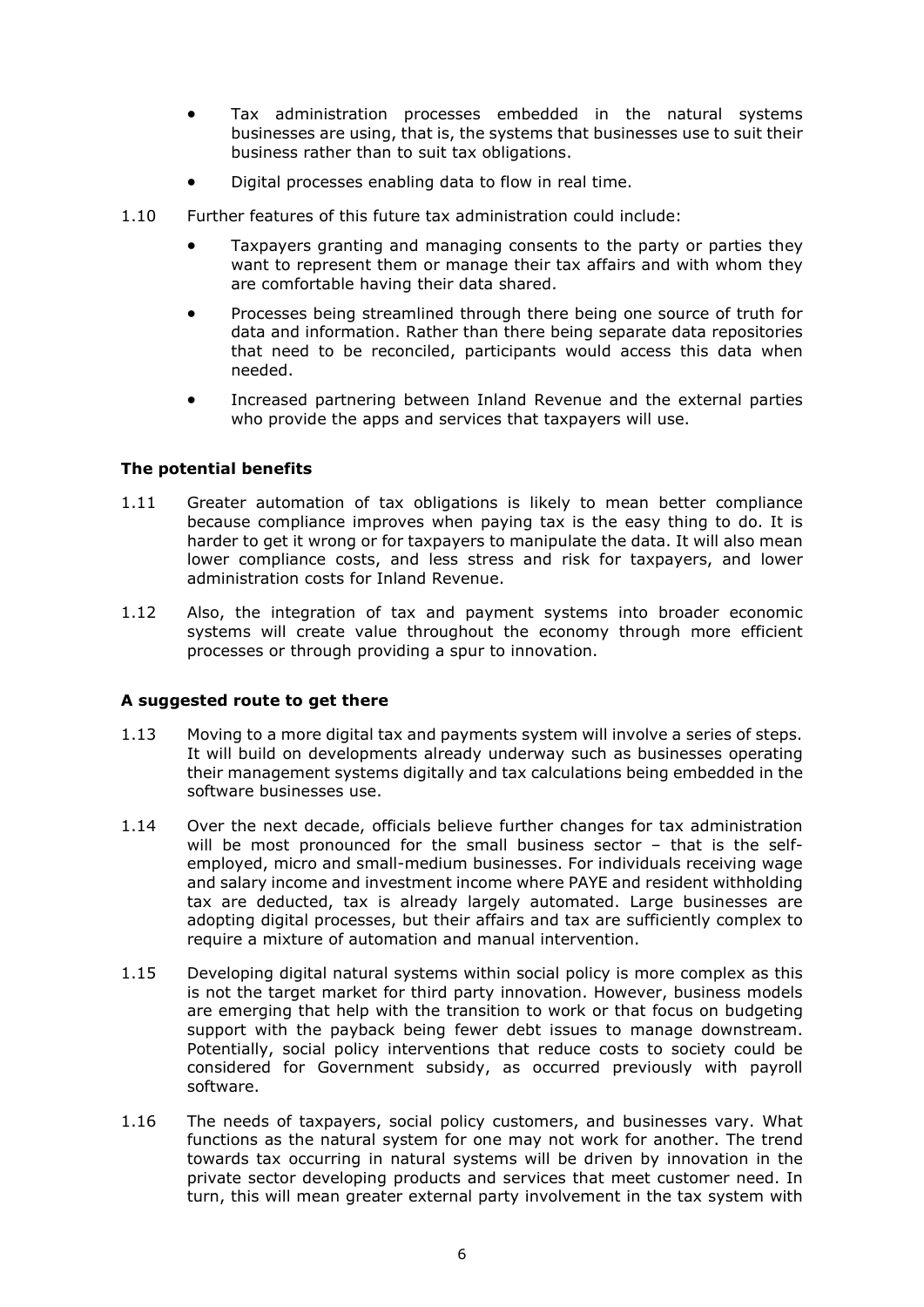Inland Revenue's focus being one of facilitation, third party support and standard setting.

1.17 While we see a greater involvement of external parties, for reasons of skill, privacy, or cost some taxpayers will want to deal directly with Inland Revenue. Inland Revenue will continue to serve them. Similarly, social policy customers, whose affairs can be complex and personal, may also wish to continue a direct relationship with Inland Revenue. Having a direct channel to Inland Revenue puts appropriate pressure on the private sector to make sure their service offerings truly innovate and add value as customers will always have the option of managing their own affairs.

#### <span id="page-6-0"></span>**How this fits with other processes**

- 1.18 The administration of the tax and transfer system comprises many dimensions such as policy, operations, design and delivery. In total, these relate to Inland Revenue's strategy as administrator of the system. Moving forward will require evolution in all aspects of Inland Revenue's strategy.
- 1.19 This issues paper focuses on these policy elements that could, if not addressed, be potential blockages to achieving a more digital system:
	- The regulatory framework applying to external parties, including intermediaries and other entities which interact with the tax and payments system.
	- The rules, frameworks and scope of data sharing.
	- How tax legislation could support a more digital future.

#### <span id="page-6-1"></span>**Scope**

- 1.20 Tax and transfer administration is a broad topic. It covers the way taxpayers determine and pay their tax obligations, and understand and receive their social policy entitlements. It includes actions taken by Inland Revenue and third parties that facilitate or enforce these processes.
- 1.21 This issues paper does not look at all aspects of tax and social policy administration. Its focus is where policy changes, potentially leading to legislative changes, will be required to give effect to a more digital tax system. This means it does not address these issues:
	- Changes to rates and bases: bases refer to who faces a tax obligation or is entitled to a benefit, while rates refer to how much tax or benefit they pay or receive.
	- Digital developments in other parts of Government a separate exercise is considering potential opportunities to leverage opportunities from business transformation to support a unified Public Service.
	- Administrative functions where a more digital world is not having an impact, such as processes relating to ruling and disputes.
- 1.22 This paper outlines themes and directions. As ideas evolve, specific policy initiatives will be developed and proposed to the Government for inclusion in the tax and social policy work programme.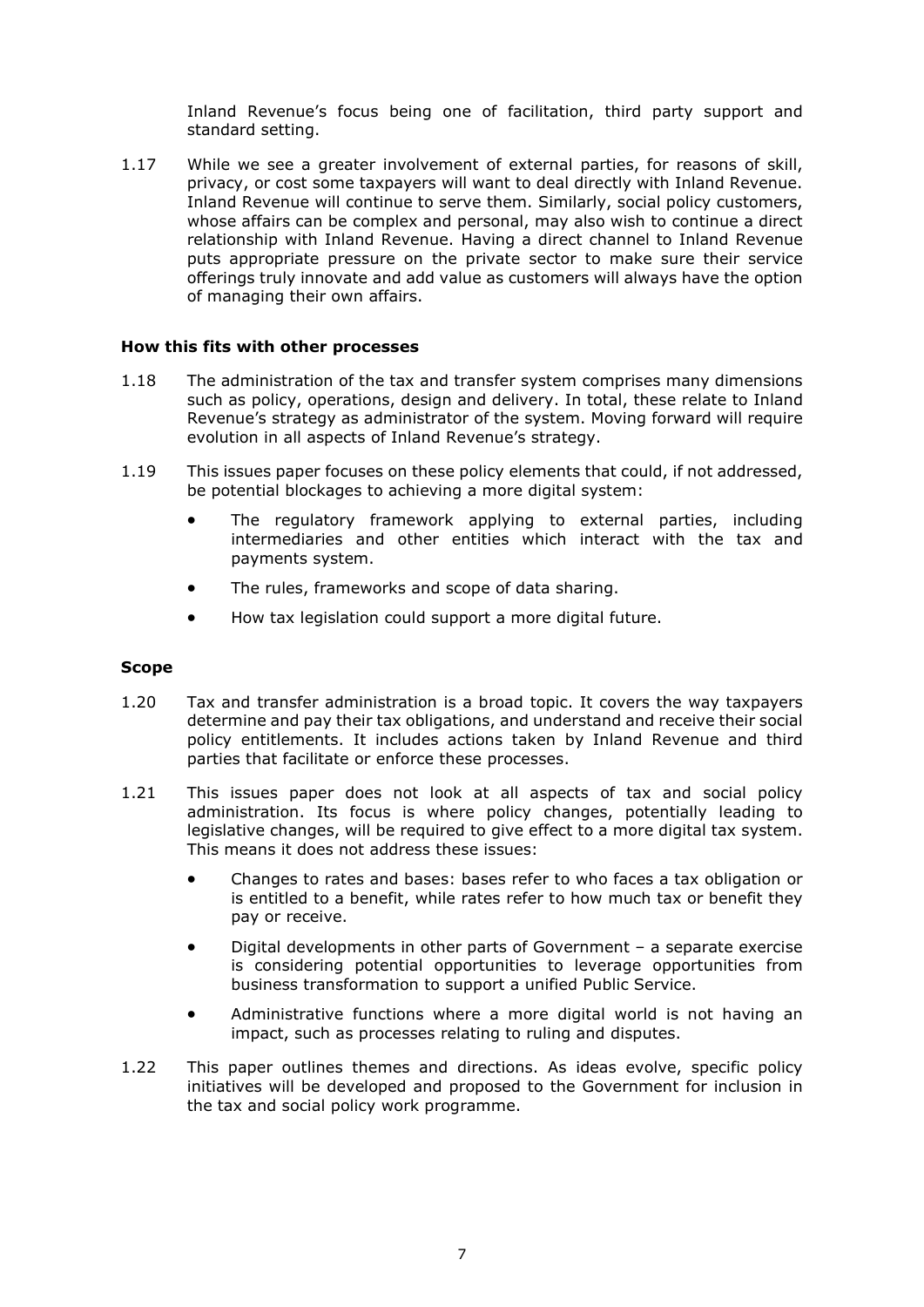#### <span id="page-7-0"></span>**About this consultation process**

- 1.23 The policy issues covered in this issues paper are complex. There is a potential to solve current problems but also create new issues and risks. A steady and careful pace of change allows management of risks as they arise.
- 1.24 This issues paper builds on the engagement we have already had with many parties involved in the tax and transfer system. It sets out key themes identified from that engagement and from reviewing international developments. This engagement will be ongoing.

#### <span id="page-7-1"></span>**Making a submission**

- 1.25 This issues paper is an invitation to provide feedback. We have included questions as prompts for this feedback, but you are not limited to these questions in how you respond.
- 1.26 Please send your feedback to [policy.webmaster@ird.govt.nz](mailto:policy.webmaster@ird.govt.nz) with "Tax Administration in a Digital World" in the subject line by **31 March 2022**.
- 1.27 Alternatively, or in addition, we are happy to meet you if there are issues you want to discuss.
- 1.28 Submissions may be the subject of a request under the Official Information Act 1982, which will result in their publication unless there are grounds under that Act for the information to be withheld. The withholding of responses on the grounds of privacy, or for any other reason, will be determined in accordance with that Act. If you consider that any part of your submission should properly be withheld under the Act, please clearly indicate this.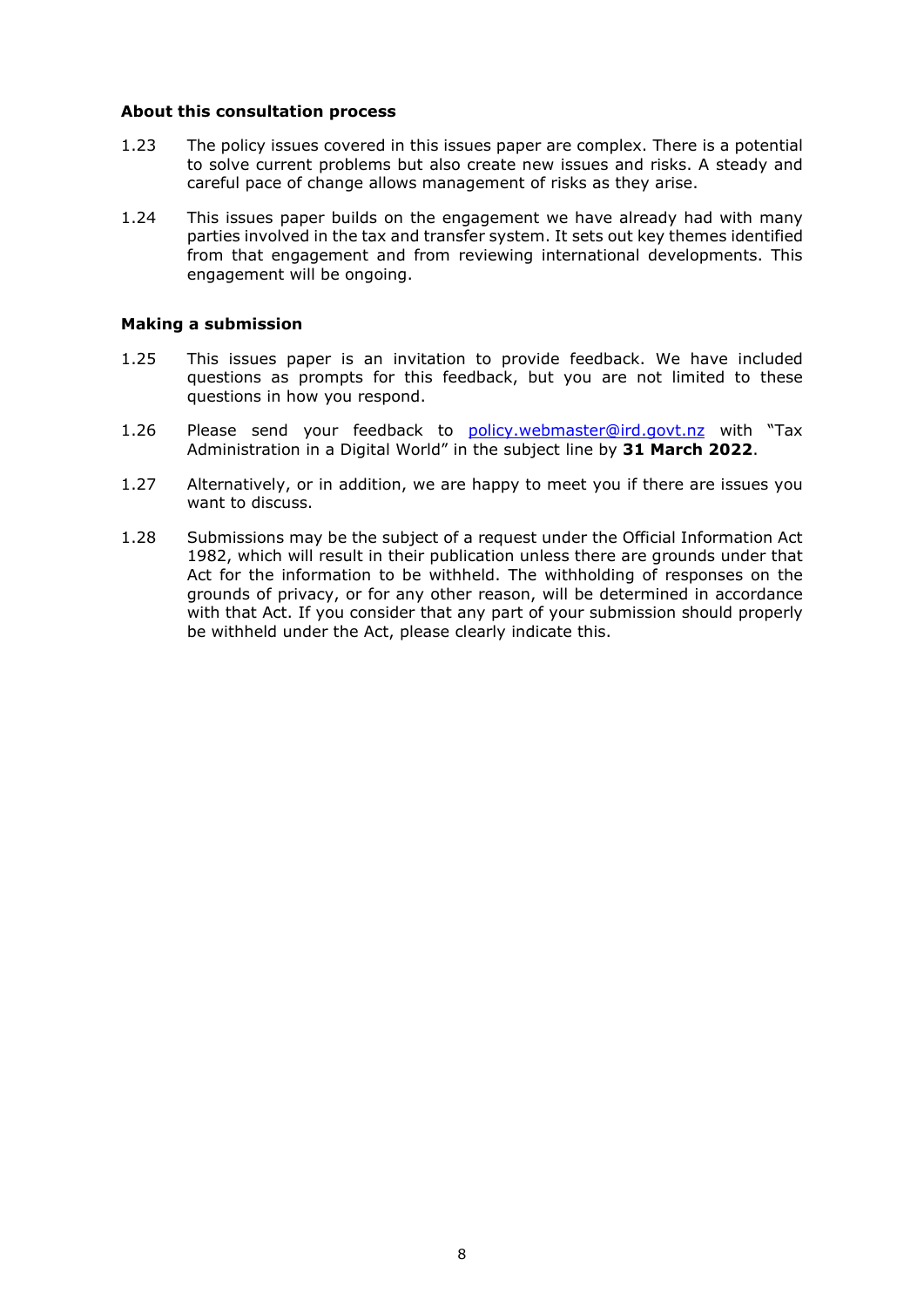## **Frameworks**

- <span id="page-8-0"></span>2.[1](#page-8-1) From previous studies of the tax system<sup>1</sup> we have identified four pillars that set out the core framework for the administration of the tax and social policy system to function well:
	- **Fairness**: This is crucial for maintaining social licence and promoting voluntary compliance. It means people in similar situations being treated similarly and those in different situations being treated differently.
	- **Integrity**: The systems collect the revenue that Parliament has mandated, and people receive what they are entitled to.
	- **Efficiency**: This is about minimising the total cost of administering the tax and payments system. This includes the compliance costs, including emotional costs, to taxpayers and recipients, and administration costs to Inland Revenue.
	- **Effectiveness**: The system contributes to other elements of the New Zealand economy and society. An example could be how data supplied to Inland Revenue can be used for non-tax purposes.
- 2.2 There are also other perspectives which can provide weight or emphasis to the pillars. The first is the impact of technology.
- 2.3 In a more digital world, how Inland Revenue and its partners think about technology will also shape how the administration of the tax and social policy system evolves. A core part of Inland Revenue's business transformation was developing a digital platform for the tax system. In terms of how this could evolve, we have been influenced by the OECD's publication *Tax Administration 3.0: The Digital Transformation of Tax Administration*.[2](#page-8-2)
- 2.4 Technology enables key concepts, such as:
	- A greater integration of tax and social policy administration into the natural systems that individuals and businesses are using for regular tasks.
	- Efficiency through accessing data in real time and removing redundancy.
- 2.5 Consideration of technology prompts various questions:
	- How do we ensure taxpayers have control over the systems and processes they will use for managing their tax and social policy entitlements so that they maintain trust in Inland Revenue?
	- How can processes be automated since this can be the key to efficiency gains?
	- How do we think about the boundary between Inland Revenue and external parties so that processes are handled in the most efficient way from a system perspective?

<span id="page-8-1"></span><sup>1</sup> For example, The Tax Working Group. <https://taxworkinggroup.govt.nz/>

<span id="page-8-2"></span><sup>2</sup> OECD. (2020). *Tax Administration 3.0: The Digital Transformation of Tax Administration*. [https://www.oecd.org/tax/forum-on-tax-administration/publications-and-products/tax-administration-3-0](https://www.oecd.org/tax/forum-on-tax-administration/publications-and-products/tax-administration-3-0-the-digital-transformation-of-tax-administration.htm) [the-digital-transformation-of-tax-administration.htm](https://www.oecd.org/tax/forum-on-tax-administration/publications-and-products/tax-administration-3-0-the-digital-transformation-of-tax-administration.htm)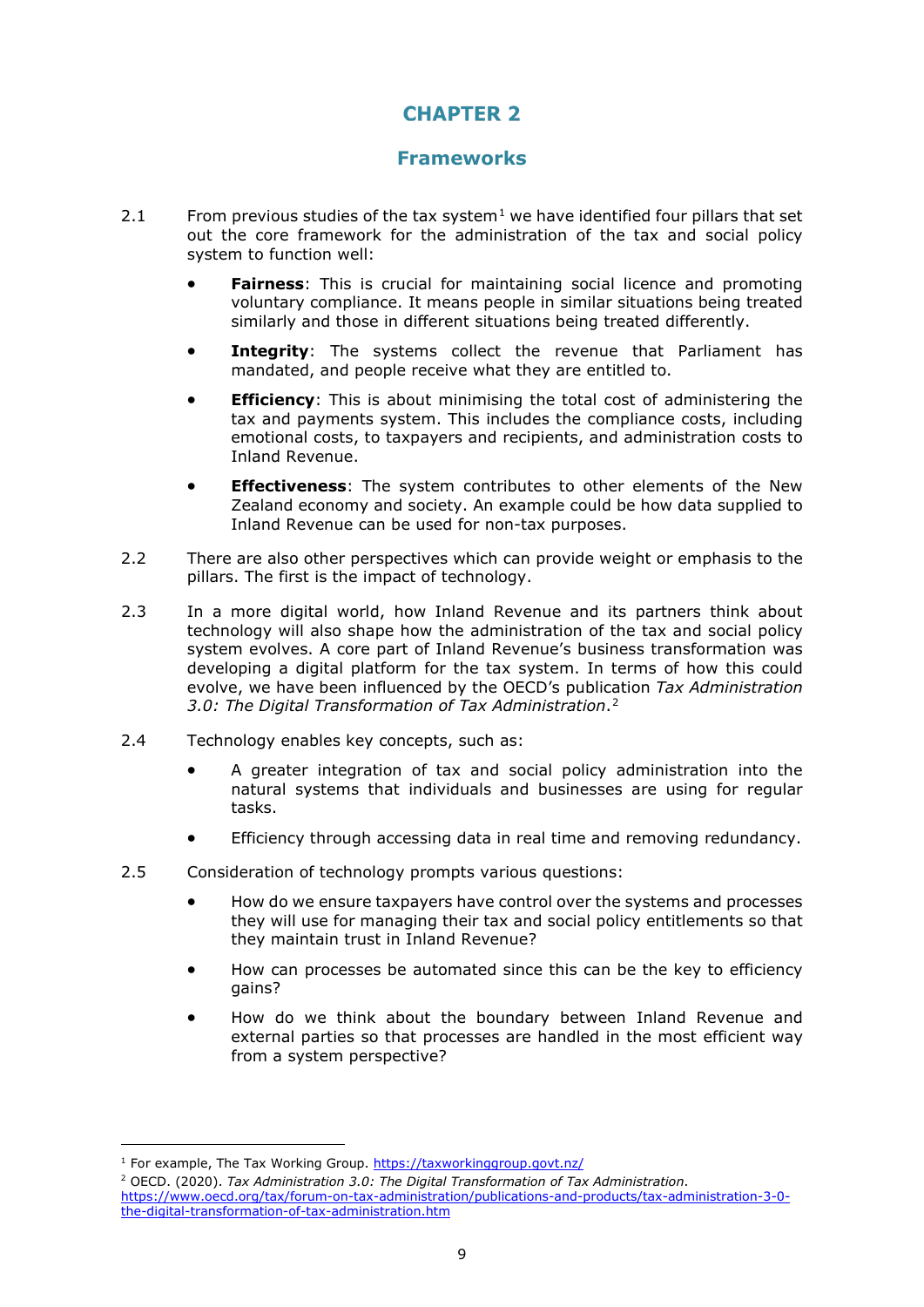- 2.6 The above-mentioned can apply equally well to tax systems around the world. The final framework we have considered, and which has particular weight for the New Zealand system, is He Ara Waiora. $3$
- 2.7 Under te Tiriti o Waitangi-the Treaty of Waitangi, the government is committed to work with Māori to actively protect Māori interests and to consult with Māori on matters significant to them.
- 2.8 He Ara Waiora is a framework centred on an ao Māori view of wellbeing. It was initially developed for the Tax Working Group by Māori thought leaders, Ngā Pūkenga, who continue to work with the Treasury to develop and apply He Ara Waiora to policy work.
- 2.9 The principles of He Ara Waiora are derived from mātauranga Māori and are relevant to the wellbeing of all New Zealanders. These principles emphasise: co-ordination and alignment, partnership, collective and strengths-based actions, protecting and building mana, and stewardship, as illustrated by these examples:
	- **Kotahitanga:** Kotahitanga encompasses the unity of people, actions, purpose, and vision. Through kotahitanga, He Ara Waiora encourages people to work together for the benefit of all, driven by a shared purpose and inspired by shared aspirations.
	- **Whanaungatanga:** Focusses on relationships and kinship. Relationships with iwi, hapū, and whānau Māori interests are essential to addressing challenges, and improving economic and social outcomes for Māori and New Zealand.
	- **Manaakitanga:** This value is associated with care, relationships, and reciprocity. Manaakitanga requires maintaining a focus on improved wellbeing and enhanced mana for all New Zealanders.
	- **Tiakitanga** Tiakitanga is about guardianship and has connotations of responsibility and obligation. Tiakitanga helps promote long term sustainability.
- 2.10 Consideration of He Ara Waiora encourages us to consider:
	- Are there ways of improving outcomes for all New Zealanders, including Māori, through greater involvement of external parties in providing services to taxpayers or social payment recipients?
	- How do concepts of trust and reciprocity play out in the tax and payments system?

<span id="page-9-0"></span><sup>&</sup>lt;sup>3</sup> He Ara Waiora. [https://www.treasury.govt.nz/information-and-services/nz-economy/higher-living](https://www.treasury.govt.nz/information-and-services/nz-economy/higher-living-standards/he-ara-waiora)[standards/he-ara-waiora](https://www.treasury.govt.nz/information-and-services/nz-economy/higher-living-standards/he-ara-waiora)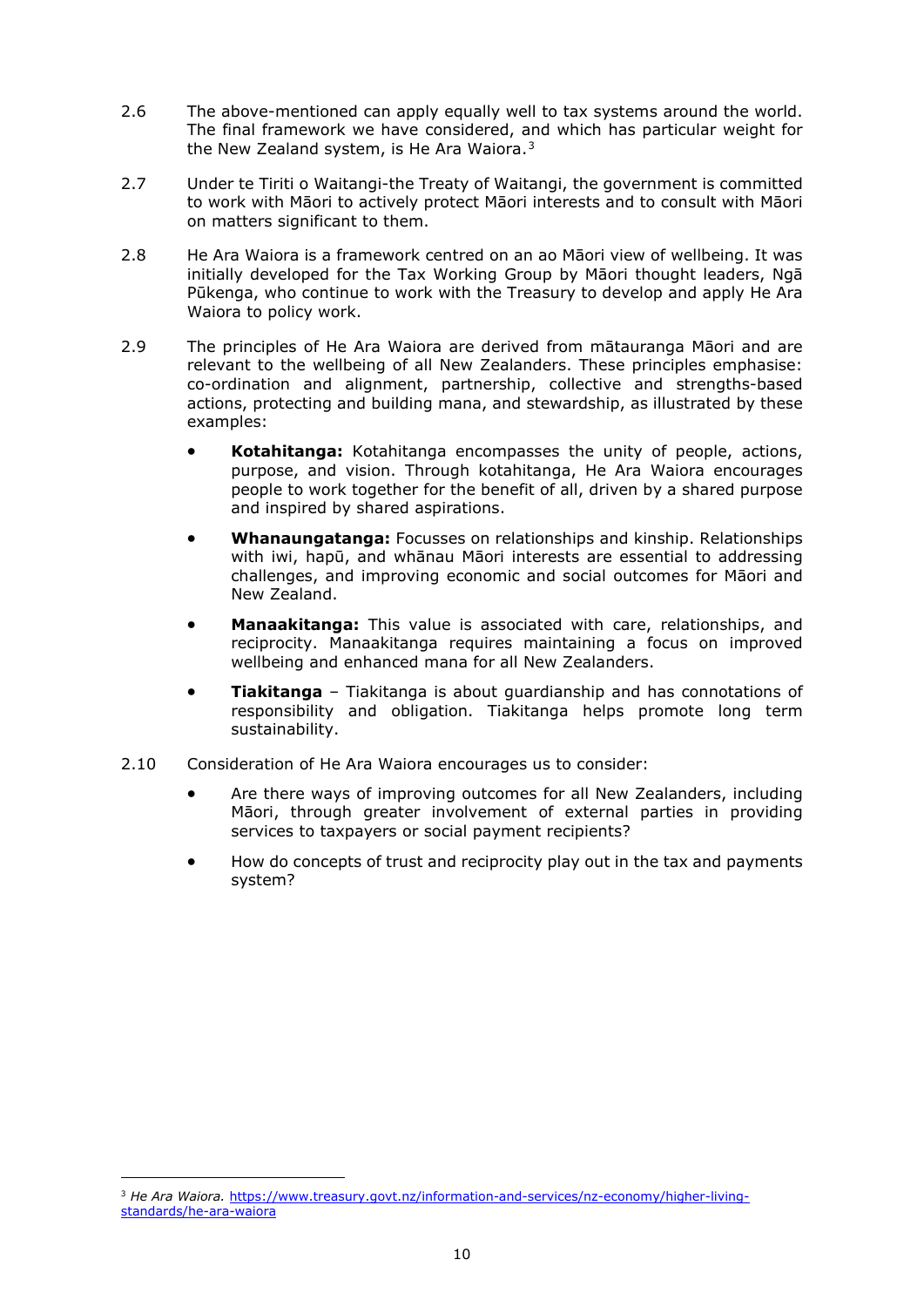## **Scene setting – the shift to digital**

- <span id="page-10-0"></span>3.1 The shift to digital, that is transactions or processes happening through digital channels, is the fundamental concept driving our view of the future and provides the context for this issues paper.
- 3.2 Efficiency, convenience, and effectiveness are factors underpinning the development of a more digital economy, with COVID-19 providing an added spur. We see no reason for this shift to slow and we anticipate that digital channels and systems will become even more dominant.
- 3.3 Transactions happening digitally is not new. What is influential, however, is the extent to which complete business systems are online. It is the shift to businesses operating digitally, rather than undertaking some digital transactions, that is important.
- 3.4 Inland Revenue too is providing an increasing amount of its services and functions online. Thanks to the Government's investment in business transformation, the revenue system now operates on a digital platform and Inland Revenue can interact online with taxpayers, payment recipients and a range of intermediaries and business partners.
- 3.5 Inland Revenue, however, is not driving the shift to digital. Adapting tax and social policy systems to facilitate digital interaction is about keeping up with how people are living their lives and doing business. Equally, failure to adapt presents risks that the tax system would negatively affect revenue raising, integrity and fairness.
- 3.6 New Zealand is not alone in moving in this direction. Across member countries of the OECD, we see – with variations in focus or pace – a consistent pattern. These are summed up in the OECD's *Tax Administration 3.0: The Digital Transformation of Tax Administration*.[4](#page-10-1) In mid-2020, the United Kingdom's Her Majesty's Revenue and Customs released *Building a trusted, modern tax administration system[5](#page-10-2)* which canvasses many of the same issues and suggests heading in the same direction as described in this issues paper.
- 3.7 There are similar themes in policy development within other government departments. Examples include the *Strategy for a Digital Public Service[6](#page-10-3)* and the *Digital Strategy for Aotearoa*.[7](#page-10-4) This latter strategy is motivated by the world we live in becoming more digital and ensuring that New Zealand can leverage the economic and social advantages of innovative technologies.
- 3.8 Work within government to establish the consumer data right is relevant to the issues explored in chapter 5 about sharing data. Development of the Digital

<span id="page-10-1"></span><sup>4</sup> OECD. (2020). *Tax Administration 3.0: The Digital Transformation of Tax Administration*. [https://www.oecd.org/tax/forum-on-tax-administration/publications-and-products/tax-administration-3-0](https://www.oecd.org/tax/forum-on-tax-administration/publications-and-products/tax-administration-3-0-the-digital-transformation-of-tax-administration.htm) [the-digital-transformation-of-tax-administration.htm](https://www.oecd.org/tax/forum-on-tax-administration/publications-and-products/tax-administration-3-0-the-digital-transformation-of-tax-administration.htm)

<span id="page-10-2"></span><sup>5</sup> HM Revenue & Customs, HM Treasury. (2020). *Building a trusted, modern tax administration system*. [https://www.gov.uk/government/publications/tax-administration-strategy/building-a-trusted-modern-tax](https://www.gov.uk/government/publications/tax-administration-strategy/building-a-trusted-modern-tax-administration-system)[administration-system](https://www.gov.uk/government/publications/tax-administration-strategy/building-a-trusted-modern-tax-administration-system)

<span id="page-10-3"></span><sup>6</sup> New Zealand Government. (2019). *Strategy for a Digital Public Service*. [https://www.digital.govt.nz/digital](https://www.digital.govt.nz/digital-government/strategy/strategy-summary/strategy-for-a-digital-public-service/)[government/strategy/strategy-summary/strategy-for-a-digital-public-service/](https://www.digital.govt.nz/digital-government/strategy/strategy-summary/strategy-for-a-digital-public-service/)

 $7$  New Zealand Government. (2021). Towards a Digital Strategy for Aotearoa.

<span id="page-10-4"></span><https://www.digital.govt.nz/digital-government/strategy/towards-a-digital-strategy-for-aotearoa/>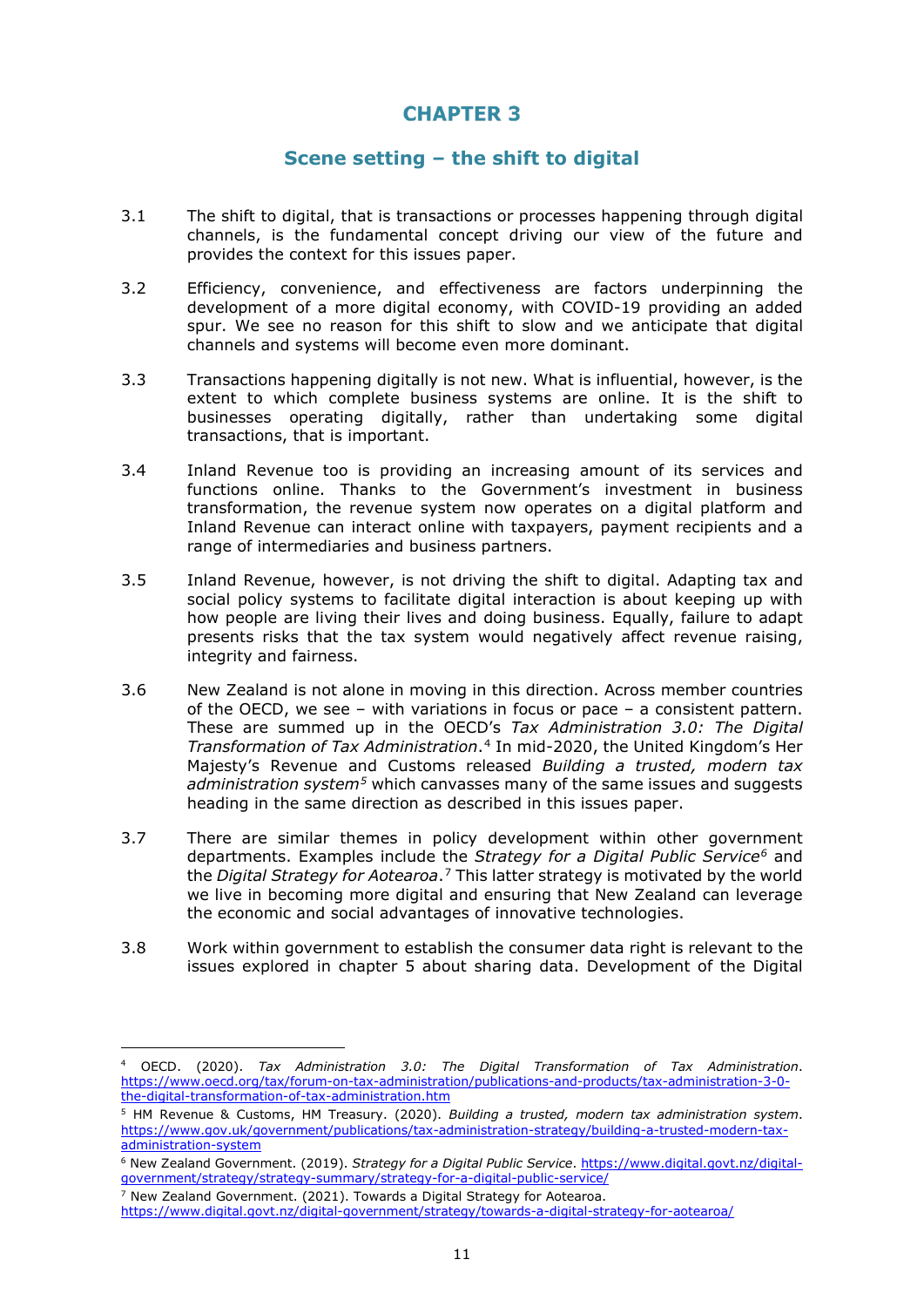Identity Services Trust Framework, $8$  which the Department of Internal Affairs is leading, is building towards a trusted system of digital identity which will be a key ingredient of the tax and payments system.

#### <span id="page-11-0"></span>**What a more digital tax system means**

- 3.9 Increasingly smaller companies are using software to run their business, particularly to manage their financial record keeping, invoicing and calculation of tax obligations. They are spending less time on the more routine aspects of accounting and tax and are freed up to focus more on running their business.
- 3.10 The shift of business management into digital channels means tax calculations can be embedded in the software businesses use. This is referred to as tax occurring in the business's natural systems.
- 3.11 The effect is that meeting tax obligations becomes a by-product of non-tax processes. This is a paradigm shift for taxpayers and tax administration. Compliance is built in. It reduces the scope for errors and options for noncompliance (though still reliant on the quality of data that is inputted), while also reducing the burden of compliance arising from using different processes for taxation and other aspects of business.
- 3.12 Exactly how this will play out in terms of details and pace is unknown, as it will be driven by private sector innovation and uptake by taxpayers. This issues paper considers what foundations are needed to allow the system to evolve.
- 3.13 Not all people and businesses will adopt digital ways of operating and some will continue to self-service for tax. However, there are already signs of new products and services being developed which give us confidence that the uptake of digital processes will continue to grow. Examples we are aware of include:
	- Financial intermediaries who provide accounting software and automate much of the tax calculation for self-employed contractors.
	- Platforms that provide job matching services, but which also manage payment and tax deductions.
	- A software developer whose focus is on lower income people who might struggle to maintain control over their finances. Via an app, an accurate picture of people's financial circumstances is developed by compiling information from various sources and this is used to provide tailored services, such as budgeting or prompts when significant payments are due.

#### <span id="page-11-1"></span>**What the future could look like**

3.14 A fully digital tax and payments system would involve the administration of that system being integrated in broader economic systems. People would grant and manage consents to the party or parties they want to represent them or manage their tax affairs and with whom they are comfortable having their data shared. Processes would be streamlined through there being one source of truth for data and information – participants access this data when needed rather than there being separate data repositories that need to be reconciled. Inland Revenue is often, but not always, the holder of this information. Inland Revenue's role would evolve to ensure a seamless boundary between it and

<span id="page-11-2"></span><sup>8</sup> New Zealand Government. *Digital Identity Services Trust Framework*. [https://www.digital.govt.nz/digital](https://www.digital.govt.nz/digital-government/programmes-and-projects/digital-identity-programme/trust-framework/)[government/programmes-and-projects/digital-identity-programme/trust-framework/](https://www.digital.govt.nz/digital-government/programmes-and-projects/digital-identity-programme/trust-framework/)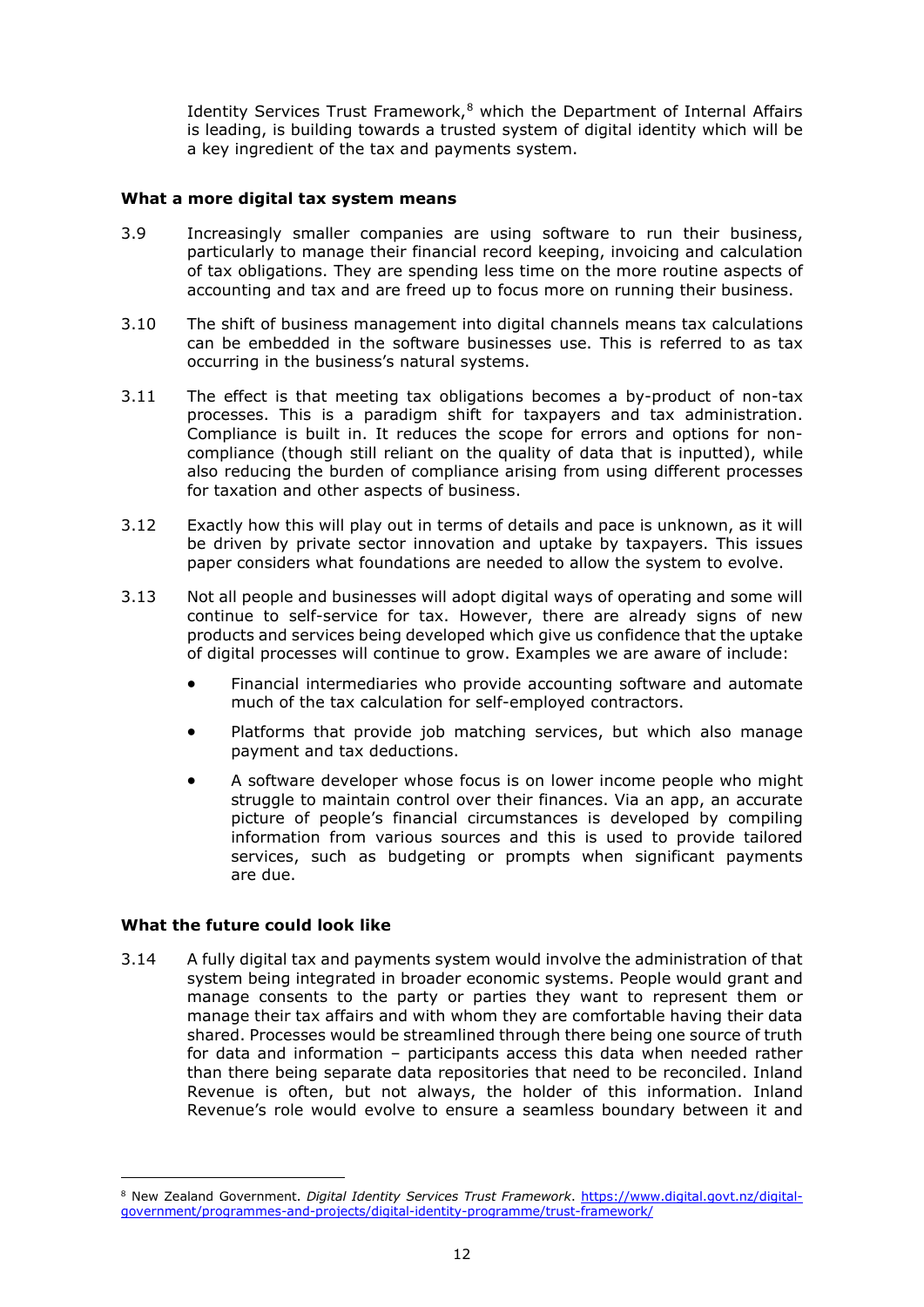external parties. Inland Revenue partners with external parties to manage risk and ensure the integrity of the tax and transfer system.

- 3.15 Aspects of this system are in place. For instance, external parties already play a major role in the system supporting taxpayers. A more digital world will, however, shift the nature of these entities' involvement with the taxpayer and the tax system.
- 3.16 The vision is also idealised. It will need to be adapted as risks and tensions emerge between developing a more efficient system and maintaining the integrity of the tax and social payments system. However, it guides our thoughts as how the system should evolve over the near term.

#### <span id="page-12-0"></span>**Implications for taxpayers**

- 3.17 The impact of an increasingly digital business environment will differ by type of taxpayer. Most individuals receive income with PAYE deducted and investment income with tax already withheld. Third parties (employers and financial institutions) supply this data to Inland Revenue and this pre-populates taxpayers' income tax returns. This flow of information is largely automated and imposes low compliance costs on taxpayers. The scope for improvement is likely to be limited, though there may be digital innovations to improve outcomes for some sub-groups such as individuals who receive social policy payments or who have debt to Inland Revenue.
- 3.18 However, it's a different story for other types of taxpayers. Compared with individuals who earn wages from which PAYE is deducted, the self-employed, micro and small business segments tend to have more complex tax arrangements. Typically, they have been a harder group for Inland Revenue to serve. Evidence suggests they face high compliance costs relative to the tax they pay and may not be as compliant with their tax obligations.<sup>[9](#page-12-2)</sup>
- 3.19 Larger businesses have complex and bespoke tax affairs that make them less receptive to the types of standardised solutions anticipated for smaller companies. However, there are still opportunities to improve how administration of the tax system works for them, for instance around minimising the compliance costs for the data they supply and how they supply it.

#### <span id="page-12-1"></span>**Inland Revenue's role**

- 3.20 The ideas discussed above are consistent with Inland Revenue's business transformation. The potential policy and legislative changes discussed in this paper complement the technological capability arising from business transformation.
- 3.21 A more digital future will involve further change. Inland Revenue's digital transformation has strengthened its ability to deliver services based on core information, involving collection and payment of money and processing at scale. More tailored services, which increasingly the public expects in the digital environment, are likely to come from private sector entities. For example, integrating financial management with tax management for a small business or providing budgeting assistance for someone with debt. Digital channels provide the opportunity for private sector entities to deliver customised services that

<span id="page-12-2"></span><sup>9</sup> See for instance Ana Cinta G. Gabral and Norman Gemmell. (2018). *Estimating Self-Employment Income-Gaps from Register and Survey Data: Evidence for New Zealand.* Working Paper 07/2018. Victoria University of Wellington.<http://researcharchive.vuw.ac.nz/handle/10063/7625>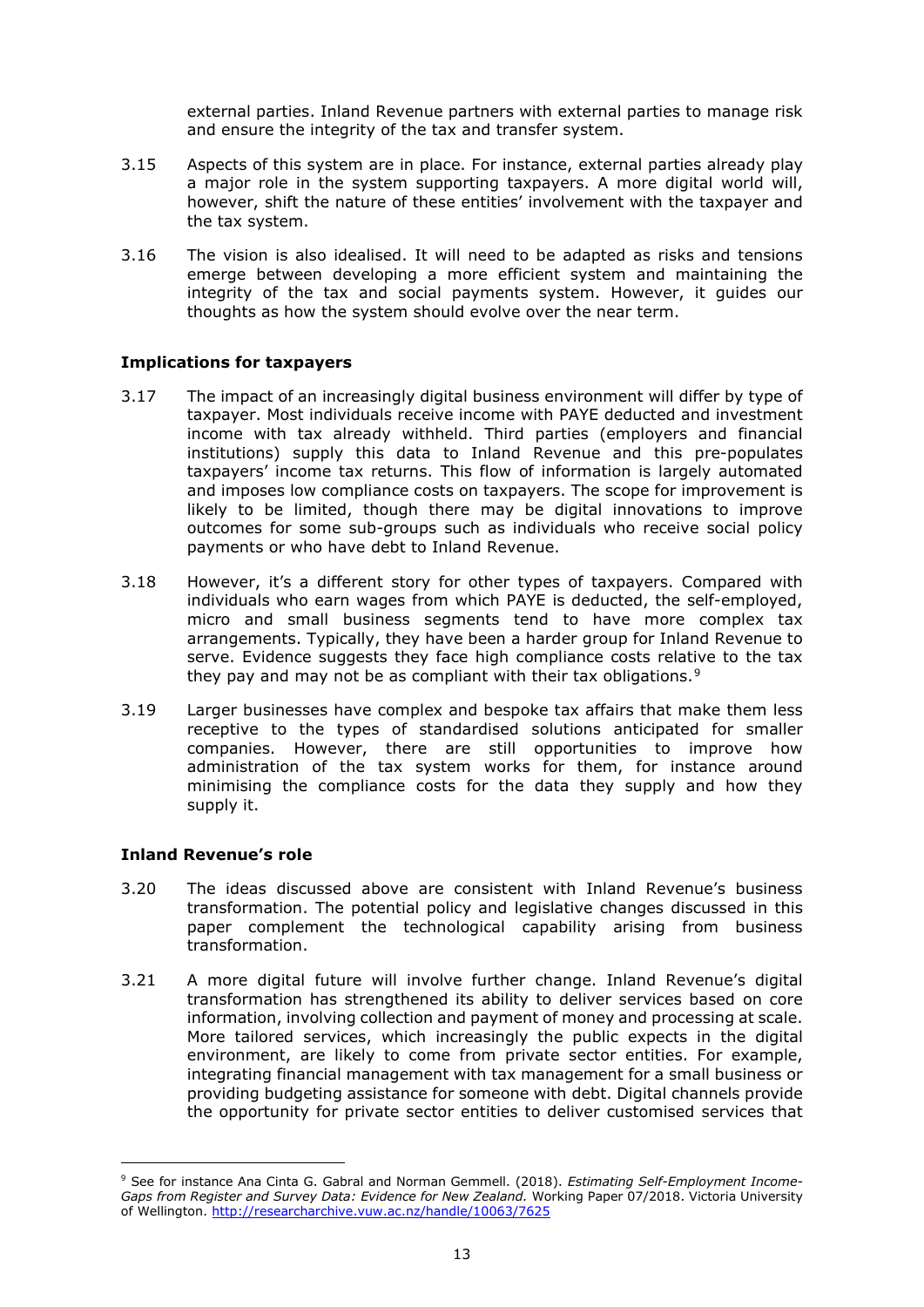can more effectively and efficiently meet taxpayers' needs. The impact of these developments is that for these taxpayers Inland Revenue will act more as an enabler and the customer-facing parts of tax compliance would be delivered by private sector entities.

- 3.22 These shifts are motivated by making routine tasks, including tax, easier for customers. This produces lower compliance costs. It will also bring compliance benefits for the tax system. Where calculation and payment of tax is automated, compliance is improved because non-compliance requires more effort. Basic, unintentional errors are removed from the system. Digital transactions leave a footprint so make non-compliance riskier, and when business operations are fully digitised it's harder to push transactions into a non-digital space. These developments mean we think a more digital and automated tax system will make it more likely that everyone is paying the tax they should, resulting in higher overall tax revenues for given tax settings.
- 3.23 Inland Revenue will evolve as a digital entity just as other businesses are doing. In a more digital world, issues like data security become even more important. Operating models will also need to adapt to take advantage of the technology Inland Revenue's business transformation has delivered. For instance, a different approach may be needed for onboarding new users of gateway services than has traditionally applied to Inland Revenue accepting a new tax agent into the tax system. Where external parties have the primary relationship with the taxpayer, Inland Revenue's relationship with those external parties will need to focus on how the system works overall.
- 3.24 New business models, for instance greater use of crypto assets, and new ways for taxpayers to meet their obligations will present risks as well as opportunities. An advantage that Inland Revenue has is its membership of international bodies such as the OECD, which enables New Zealand to participate in global solutions to challenges such as the taxation of multinationals. Within New Zealand, Inland Revenue will also need to participate with the private sector in the development of new business models to ensure the tax base is protected.

## <span id="page-13-0"></span>**Digital inclusion**

- 3.25 A more digital world works well for those able to embrace those technologies but can create barriers for those not able or wanting to participate in this way. Digital exclusion will arise for those lacking access to digital services and devices, skills in using them, and motivation and trust to operate in digital channels. The Government estimates one in five people lack at least one of the elements to be digitally included.<sup>[10](#page-13-1)</sup> Groups who are less likely to be digitally included in New Zealand are: people living in social housing, individuals with disabilities, Pasifika, Māori, people living in large country towns, older members of society, and those not in the workforce.
- 3.26 However, people will use digital services if the benefit is clear and there are signs that innovative firms are finding ways to provide services catering for the digitally excluded. This will help bridge the barriers to accessing digital services. But these are at a fledgling state and at best will contribute to a solution rather than being the solution. Inland Revenue will continue to provide personalised services using non digital channels, such as phone and over the counter. Though these channels can appear more costly for service delivery, this has to be set against the right to access government services.

<span id="page-13-1"></span><sup>10</sup> New Zealand Government. (2020). *Digital Inclusion Action Plan 2020-21*. [https://www.digital.govt.nz/dmsdocument/174~digital-inclusion-action-plan-20202021/html](https://www.digital.govt.nz/dmsdocument/174%7Edigital-inclusion-action-plan-20202021/html)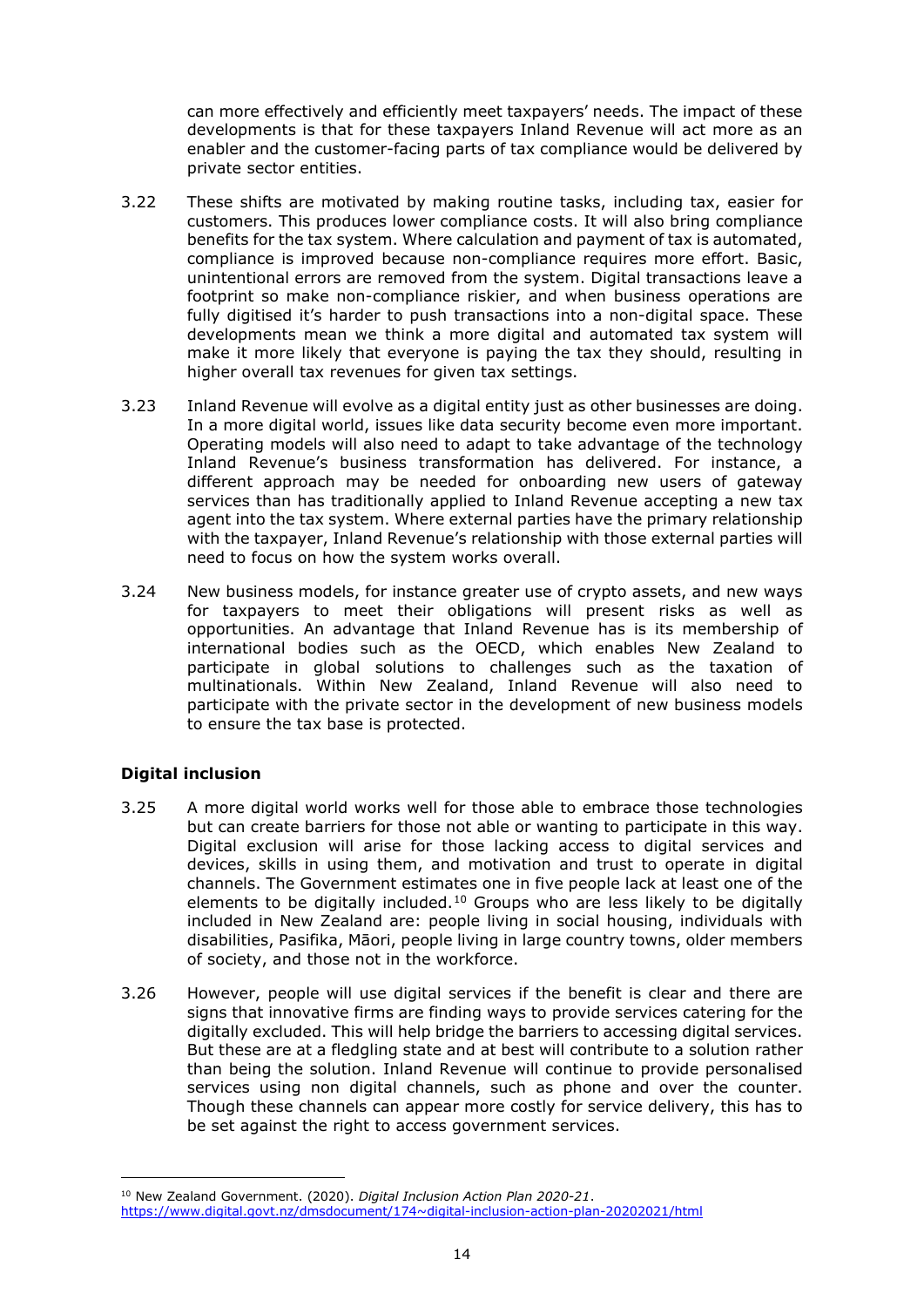- 3.27 In contrast, we think professional parties have the capability to operate digitally and consequently there is an expectation that these groups should use digital channels to interact with Inland Revenue.
- 3.28 A related aspect of the digital story is expectations around small businesses adopting digital accounting software or using tax agents. Uptake of digital software amongst small businesses is increasing as businesses look for efficiencies and find more tailored services. However, options for business taxpayers to self-serve in less digital ways will remain.

#### <span id="page-14-0"></span>**How the shift to digital shapes this document**

- 3.29 We have grouped the impacts from more digital processes into three areas though noting a significant degree of overlap amongst them. These are:
	- **External parties**: Their potential to meet the needs of taxpayers and recipients of payments and what changes are necessary to facilitate this.
	- **Data**: Rationalising data collection and unlocking value through taxpayers authorising Inland Revenue to share their data.
	- **Tax rule changes**: Adapting the tax system to more digital processes and making changes that facilitate a more automated approach to determining tax obligations.
- 3.30 Our exploration of these topics is covered in the next three chapters.

#### **Questions for submitters**

- Does our emphasis on the shift to digital channels and processes resonate with your experience?
- Are there other economic or social trends that we are not giving sufficient weight to in terms of influences on tax and social policy administration?
- Are there other ways we should think about those who are digitally excluded or who might not see themselves in a digital story?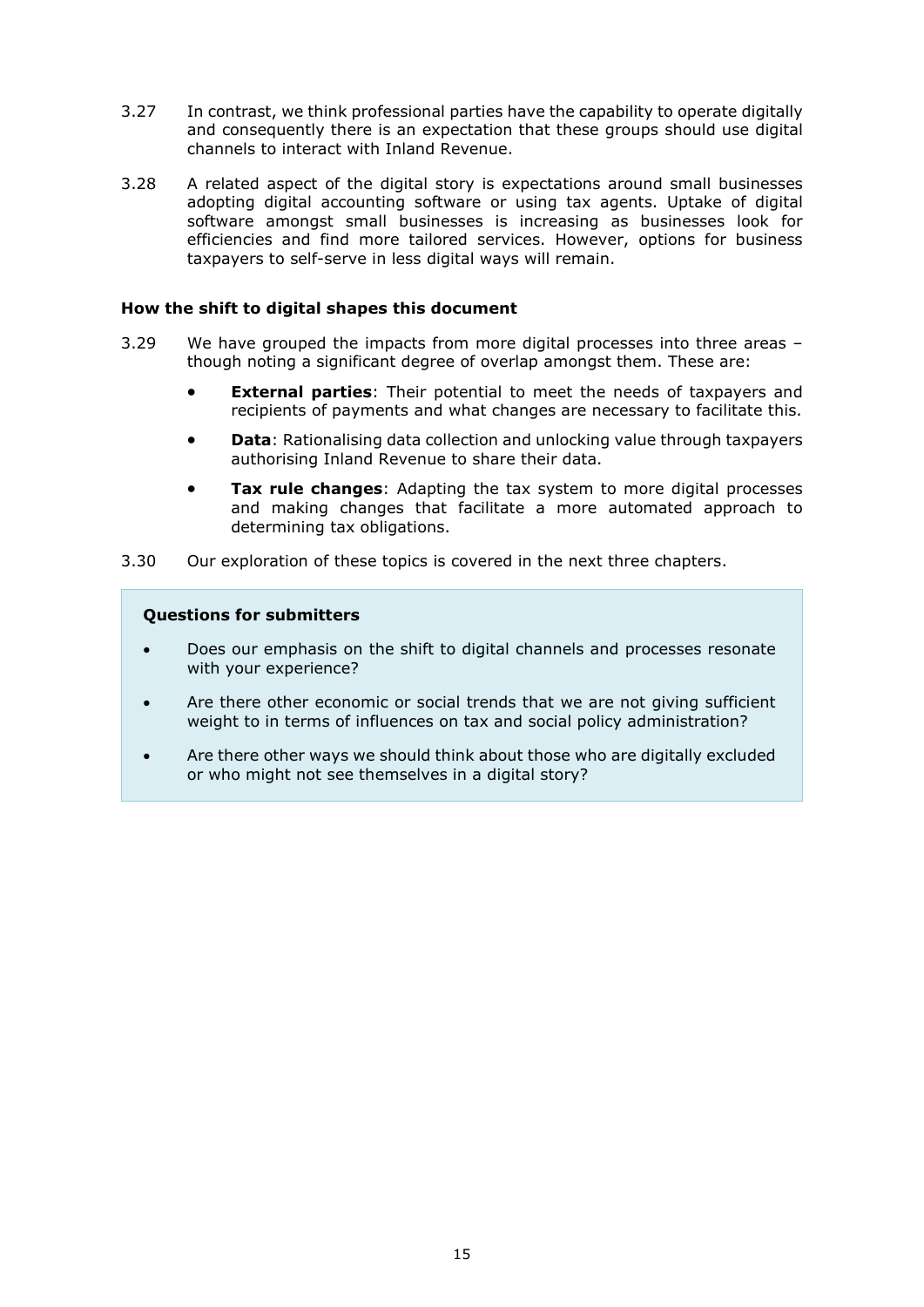## **External parties**

- <span id="page-15-0"></span>4.1 External parties and intermediaries already play an important role in the tax and transfer system.
- 4.2 In a more digital environment this role is likely to expand as external parties play three overlapping roles:
	- The traditional tax agent/intermediary function helping taxpayers determine and pay their tax liabilities.
	- Providers of products and services that taxpayers use for a business purpose that as a by-product assist taxpayers with their tax. For example, a job matching website where the platform provider manages payments and tax obligations for employees and contractors.
	- Entities that provide access to services which are unrelated to tax, but which use tax information and require some form of access to data held by Inland Revenue.
- 4.3 The expanded role will come from the development of niche products and adaptation to suit smaller groups of customers. Inland Revenue's strength lies in delivering at scale, so is more attuned to standardised bulk-processing solutions, whereas we see the private sector complementing this with more customised services.
- 4.4 Another benefit from private sector involvement is the relationship such entities develop with taxpayers. Some taxpayers prefer to deal with their tax affairs through intermediaries rather than directly with Inland Revenue. This is particularly the case where software developers are providing new services based on integrating data from a range of sources, such as banking, tax, and other business records. Taxpayers who want advice based on a holistic view of their financial situation will get this from a private sector provider rather than Inland Revenue.
- 4.5 From a policy perspective, the issue is the regulatory environment in which external entities interact with the tax and payments system.

#### <span id="page-15-1"></span>**How Inland Revenue works with external parties**

- 4.6 Given a greater role for external parties, the goal will be to create a seamless boundary between them and Inland Revenue so that their customers have a flexible and convenient experience when paying tax and receiving entitlements.
- 4.7 External parties will connect with Inland Revenue digitally through Inland Revenue's gateway services. Gateway services refer to the web services that allow third parties to integrate their services with Inland Revenue's systems.
- 4.8 With the conclusion of business transformation, Inland Revenue will be more open to accepting applications from external parties so that they can access the gateway services. In anticipation of this shift, Inland Revenue is engaging with a wide variety of entities to better understand their business models, the types of services they are providing and consequently the types of gateway services they want to access.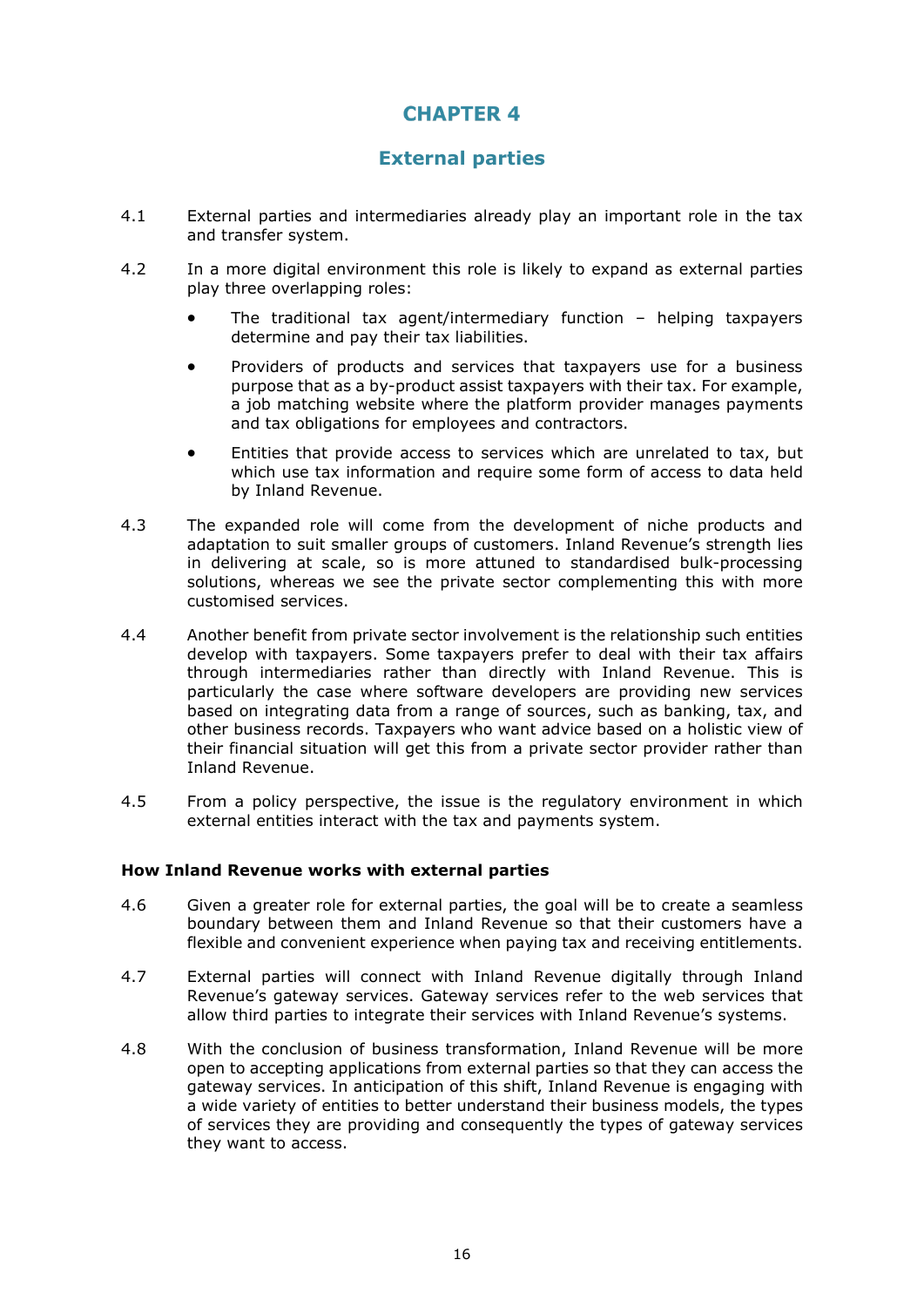4.9 More information about Inland Revenue's gateway services and how external parties can access them can be found on Inland Revenue's website.<sup>[11](#page-16-0)</sup>

#### *Regulation of external parties*

- 4.10 The traditional approach to regulation has focused on the roles that entities play in the tax system. The Tax Administration Act 1994 describes different types of entities, such as tax agents or PAYE intermediaries, with further sections of the Act defining the entry requirements and rights of the entity types.
- 4.11 This approach is becoming less fit for purpose. There are new entities whose services cross the boundaries that previously defined the types of entities. Overcoming the rigidities in the current framework has led to inefficient workarounds.
- 4.12 The following approach could form the basis of a new regulatory framework:
	- As a starting point, all parties involved in the tax system must have an obligation to uphold the integrity of the tax system. What this means in practice might differ by the role the party plays, but the concept will still apply.
	- All external parties interacting with Inland Revenue through the gateway services would also be required to comply with the technical/compatibility and security standards that Inland Revenue sets for its gateway services.
	- External parties' access to Inland Revenue services and data should be based on the role they perform for their customers and what data is required to fulfil that role. A tax agent for all of a taxpayer's affairs would require access to all that taxpayer's files and data, whereas a party who assists a taxpayer claim a donation tax credit would have limited access based on providing that service.
	- The service the external party is providing for their customer will also dictate how they interact with the Inland Revenue system. Some parties will "read" data (for example access information held by Inland Revenue), while others will "write" or "amend" data (for example someone acting as a tax agent for a taxpayer who supplies data or a tax return to Inland Revenue).
	- Standards would apply to each of these functions. For example, if parties access data held by Inland Revenue, there would be obligations relating to privacy and secure storage of that data. If a party is amending data, there would be obligations around accuracy and reliability.
	- Failure to meet the standards could lead to loss of access.
- 4.13 Tax advisors are another group of external parties. Often their role will overlap with that of a tax agent and in a practical sense the roles of agent and advisor will be indistinguishable, but in a pure sense advisors' relationship is solely with the client (taxpayer) and not with Inland Revenue.
- 4.14 The advisor plays an important role in ensuring compliance, providing advice, and acting as a bridge between Inland Revenue and the taxpayer. They advise taxpayers based on their circumstances in ways that Inland Revenue is not suited to. For the tax system to work well, advisors need to act to support the integrity of the tax system.

<span id="page-16-0"></span><sup>11</sup> Inland Revenue. *Gateway services architecture*. [https://www.ird.govt.nz/digital-service-providers/guides](https://www.ird.govt.nz/digital-service-providers/guides-and-docs/gws-architecture)[and-docs/gws-architecture](https://www.ird.govt.nz/digital-service-providers/guides-and-docs/gws-architecture)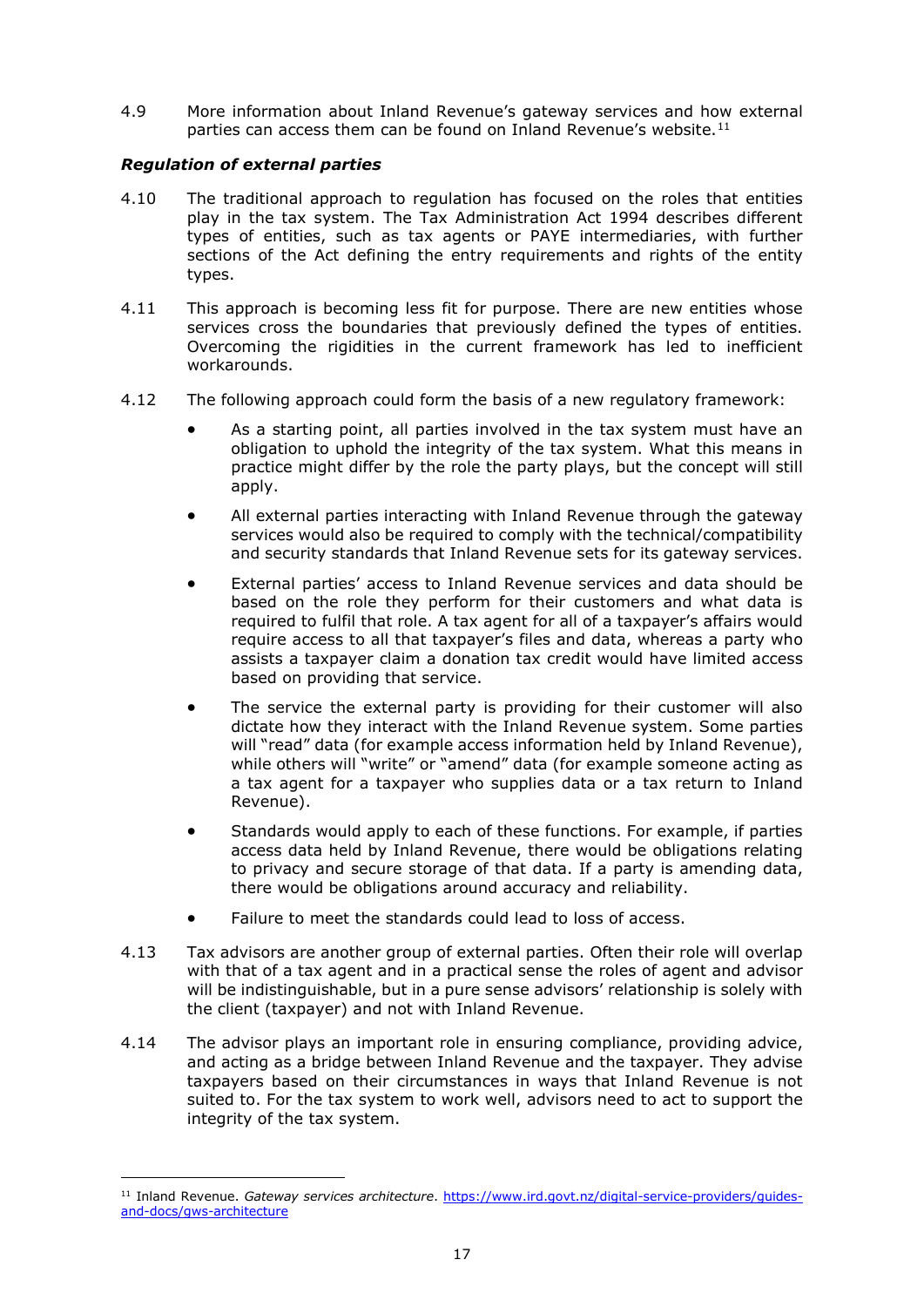- 4.15 Currently, there is no specific regulatory obligation on the advisor from the perspective of the revenue legislation, though in practice the majority are members of a professional organisation that imposes educational and ethical standards on them.
- 4.16 We are considering whether the regulatory framework should specify requirements for the tax advisor or whether general obligations for all parties to uphold the integrity of the tax system would be sufficient.

#### *Regulation of systems*

- 4.17 In a digital world, taxpayers will use systems that will "tell" them how much tax to pay.
- 4.18 This is like the role of the advisor but there is a subtle distinction between the advisor applying judgement to advise on how much tax to pay and a software programme applying rules to advise on how much tax to pay. From the perspective of the integrity of the tax system, for the first situation there is an expectation of care. For the second situation there is an expectation of following the rules.
- 4.19 Any regulatory framework for external parties needs to consider the role of system providers. We anticipate obligations on these entities relating to accuracy of tax calculation, with Inland Revenue support by testing of these systems.

#### <span id="page-17-0"></span>**Co-dependence of Inland Revenue and external parties**

- 4.20 As external parties play a greater role in the administration of the tax and transfer system, there will be a greater interdependence between them and Inland Revenue. Potentially, Inland Revenue will need to view external parties' operations as integral extensions of Inland Revenue's operating model.
- 4.21 Feedback from the private sector suggests business transformation has provided an effective platform but that improvement is needed to enable external parties to participate effectively.
- 4.22 Different mechanisms may be required to support these developments. This would involve mechanisms to consider whole of system perspectives in investment decisions. It might also mean bringing additional perspectives into the consultation process for new tax policy proposals, to get feedback on the system and digital elements of any proposal.

#### <span id="page-17-1"></span>**Supporting the development of social policy**

- 4.23 Inland Revenue administered social policies such as Working for Families can be difficult for recipients to manage. Eligibility and entitlement depend on family composition and estimates of income. Where recipients fail to notify Inland Revenue of changes in their circumstance, or do so with a delay, recipients may end up being overpaid, leading to debt.
- 4.24 It is possible that external parties could develop products that would help recipients identify if they are eligible for support and manage their entitlements. However, a factor that might deter investment in these types of products is that recipients will be lower income so their ability and willingness to pay may be limited.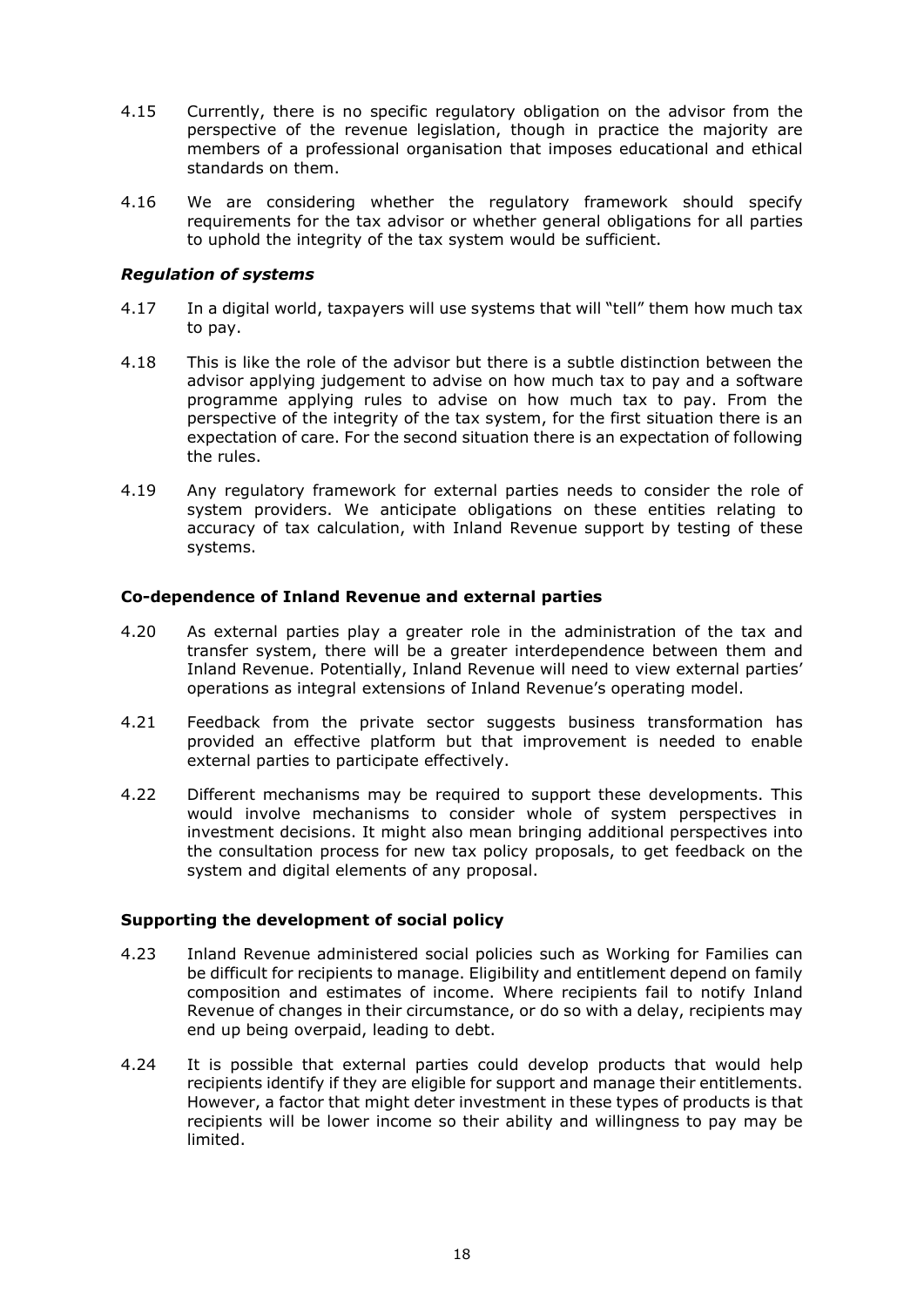- 4.25 Consequently, there is an argument that subsidising these products could be beneficial if it encouraged their development and uptake. The benefits could include:
	- Improved fairness if people get the benefits they are entitled to.
	- Lower compliance costs for recipients.
	- Lower administration costs for Inland Revenue if there are fewer instances of under or over-payment.
- 4.26 A precedent for this intervention is the subsidy the Government provided to payroll intermediaries to encourage the use of specialist payroll firms.

#### **Questions for submitters**

- Are there roles that external parties play, or could play, in the tax and transfer system that have not been recognised?
- Do you agree that the regulatory framework for external parties, as currently set out in the Tax Administration Act, should change?
- Is the distinction between a tax advisor (who provides advice to a taxpayer about tax liabilities) and another intermediary involved in the tax system useful when considering the regulation of external parties?
- What changes does Inland Revenue need to make to enable external parties to contribute to the tax and payments system?
- Should the Government consider subsidies for products that assist social payment recipients?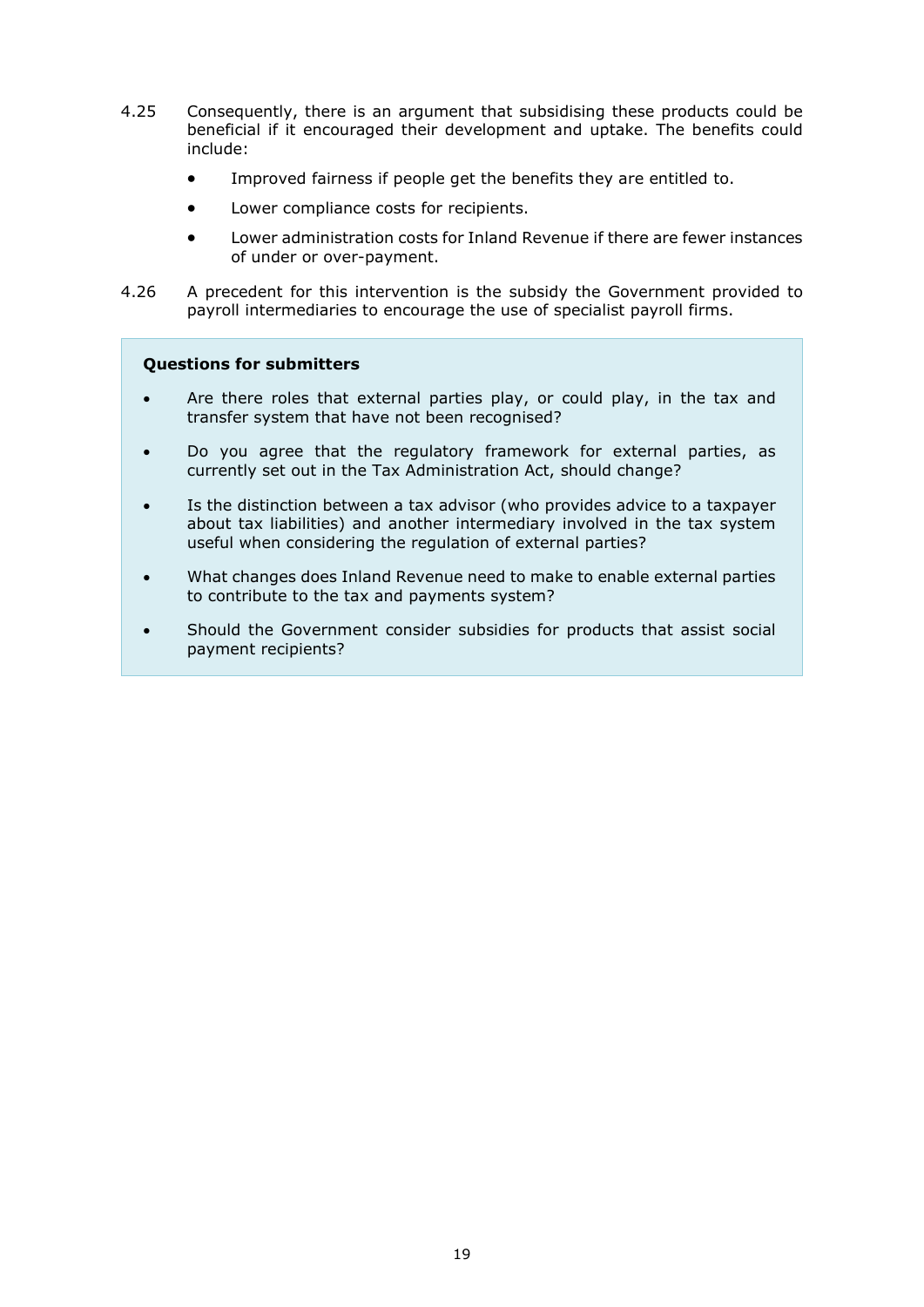## **Data**

- <span id="page-19-0"></span>5.1 In a digital world, data is important. Sharing and re-using data can create efficiency gains as data is accessed or collected in more automated ways or productivity gains as more ready access to data enables new products and services to be developed.
- <span id="page-19-1"></span>5.2 Two issues come to the fore. What data is collected and how it is managed.

#### **Data collection**

- 5.3 Data collection is at the heart of tax collection. Inland Revenue is rethinking its approach to the data it collects and accesses.
- 5.4 Previously, access to data meant physical collection and storage. In a digital world, this will still be the case for much of the data that Inland Revenue needs. But, in some cases, it might be as practical and efficient for Inland Revenue to access data without the need to hold it. This question – whether data needs to be collected or whether it can be accessed, is within the frameworks that Inland Revenue is adopting to guide its approach to data.
- 5.5 These frameworks will continue to emphasise that the provision of required data is compulsory. Where possible, however, provision of that data should be simple for taxpayers to comply with – for example by focusing on existing financial information and where data is generated in digital channels using natural systems.
- 5.6 Inland Revenue has traditionally collected less data than comparable tax administrations. In the main, the focus has been on what data is needed for compliance rather than other purposes such as tax policy. A recent legislative amendment reinforced Inland Revenue's ability to collect data that relates to developing policy or reform of the tax system. Sometimes, this will lead to collection of additional data.
- 5.7 In other areas, for example relating to the data taxpayers supply as part of their tax return, there could be rationalisation of what is collected. External parties have suggested there is scope to simplify what is collected in ways that improve its usefulness. Work in this area will also address the format in which the data is provided.

#### <span id="page-19-2"></span>**Sharing data**

- 5.8 Traditionally, the law in New Zealand (similar to many other tax jurisdictions) has required Inland Revenue to hold important tax data (classified as sensitive revenue information in the Tax Administration Act) as confidential and not disclose it to external parties. This constraint is imposed on Inland Revenue; unlike the Privacy Act this obligation does not sit within an overarching framework where the customer or taxpayer has control over their data.
- 5.9 The approach is based on balancing the powers Inland Revenue has to obtain information, with responsibilities to keep that data confidential.
- 5.10 The approach has exceptions. There are legislative dispensations so that Inland Revenue can share data with other government agencies for social policy or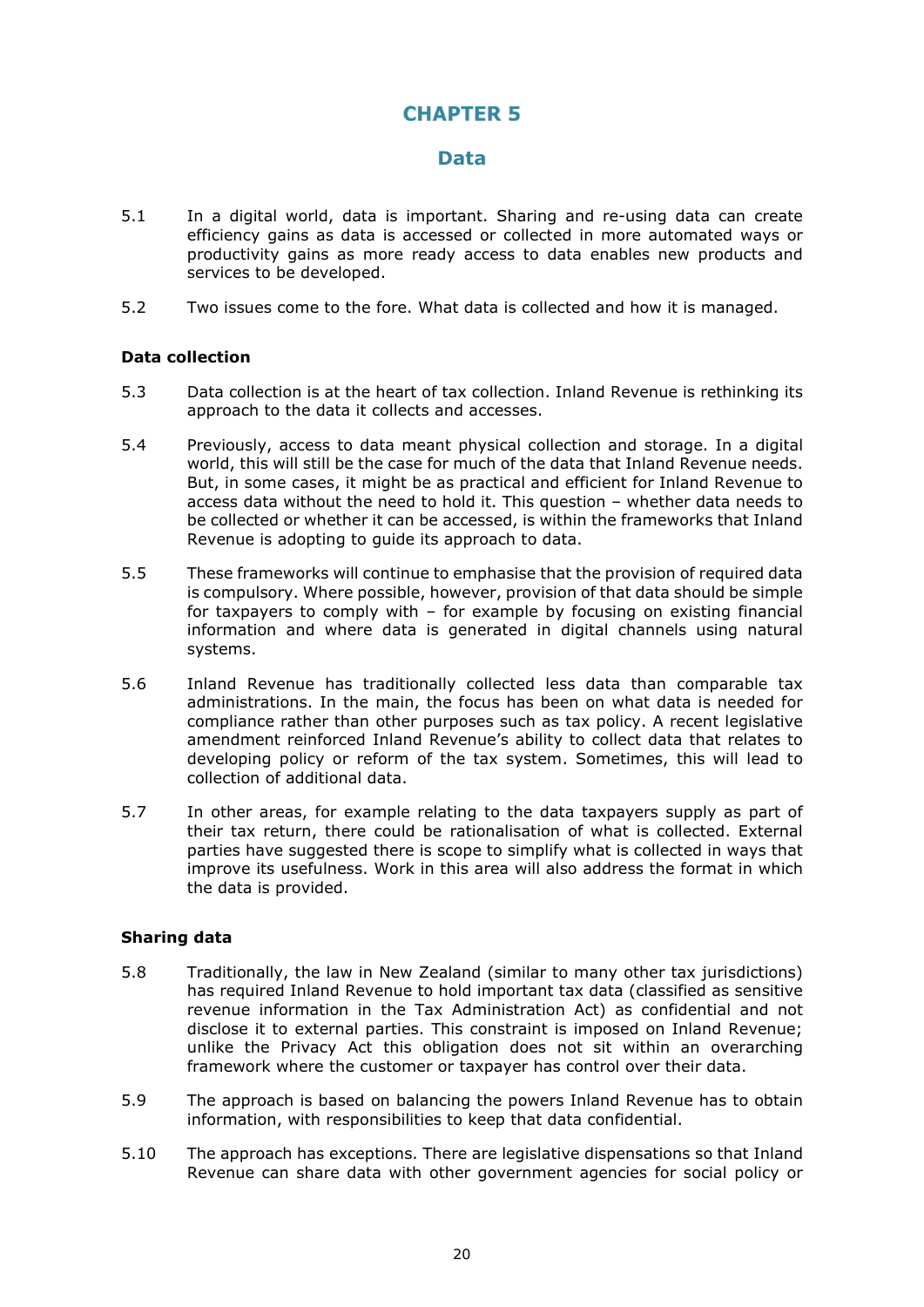enforcement purposes, where doing so will assist tax revenue collection, or if it is sharing the taxpayer's data directly with the taxpayer or the taxpayer's agent.

#### *Data sharing with taxpayer consent*

- 5.11 The question that now arises is whether Inland Revenue could share data with a non-government third party, where the taxpayer consents. Possible examples could include:
	- when customers enrol with a financial institution, they may want Inland Revenue to share their identity data
	- when applying for a loan, taxpayers may want Inland Revenue to share their income data, and
	- taxpayers who are receiving budgeting advice may want Inland Revenue to share data about tax debts or upcoming tax payments.
- 5.12 Moving in the direction of enabling taxpayers to share their data more widely is consistent with the Government's policy to implement a new legislative framework for a consumer data right. (Legislation is planned for 2022.) The essence of this policy is to allow consumers to securely share data that is held about them with trusted third parties, using standardised data formats and interfaces. Security and privacy of consumer data will be addressed in this policy and will provide guidance for Inland Revenue's approach.
- 5.13 Any consideration of this issue points to consent being a fundamental element. Ensuring that consent is robust - that the person granting it understands the consequences of their consenting - is important both for any new areas of data sharing and, where applicable, existing areas of data sharing.
- 5.14 Inland Revenue has conducted research to better understand taxpayer attitudes to data sharing. The research suggests that taxpayers are comfortable about consenting to Inland Revenue sharing their data with external parties as long as:
	- the benefit is clear and understandable
	- the taxpayer feels in control of consent, and
	- there is trust in Inland Revenue and the third party.
- 5.15 From Inland Revenue's perspective, there would also need to be safeguards so that any data sharing did not undermine taxpayers' trust in Inland Revenue as a steward of their data and manager of the tax system. For example, these points would need to be considered:
	- Does the sharing of data, subject to taxpayer authorisation, align with ideas that are important for Māori?
	- The supply of the information to the third party will not damage the integrity of the tax system. Factors would include the intended use of the data and the ability of the receiving entity to satisfy security and privacy requirements.
	- The benefits to New Zealand of sharing outweigh the costs (there could be costs to Inland Revenue in meeting these requests).
- 5.16 Our current thought is that Inland Revenue would not charge for the data it shares, even if the data sharing were part of a commercial product or service. However, we are aware of different views on this and therefore are keen to explore it further.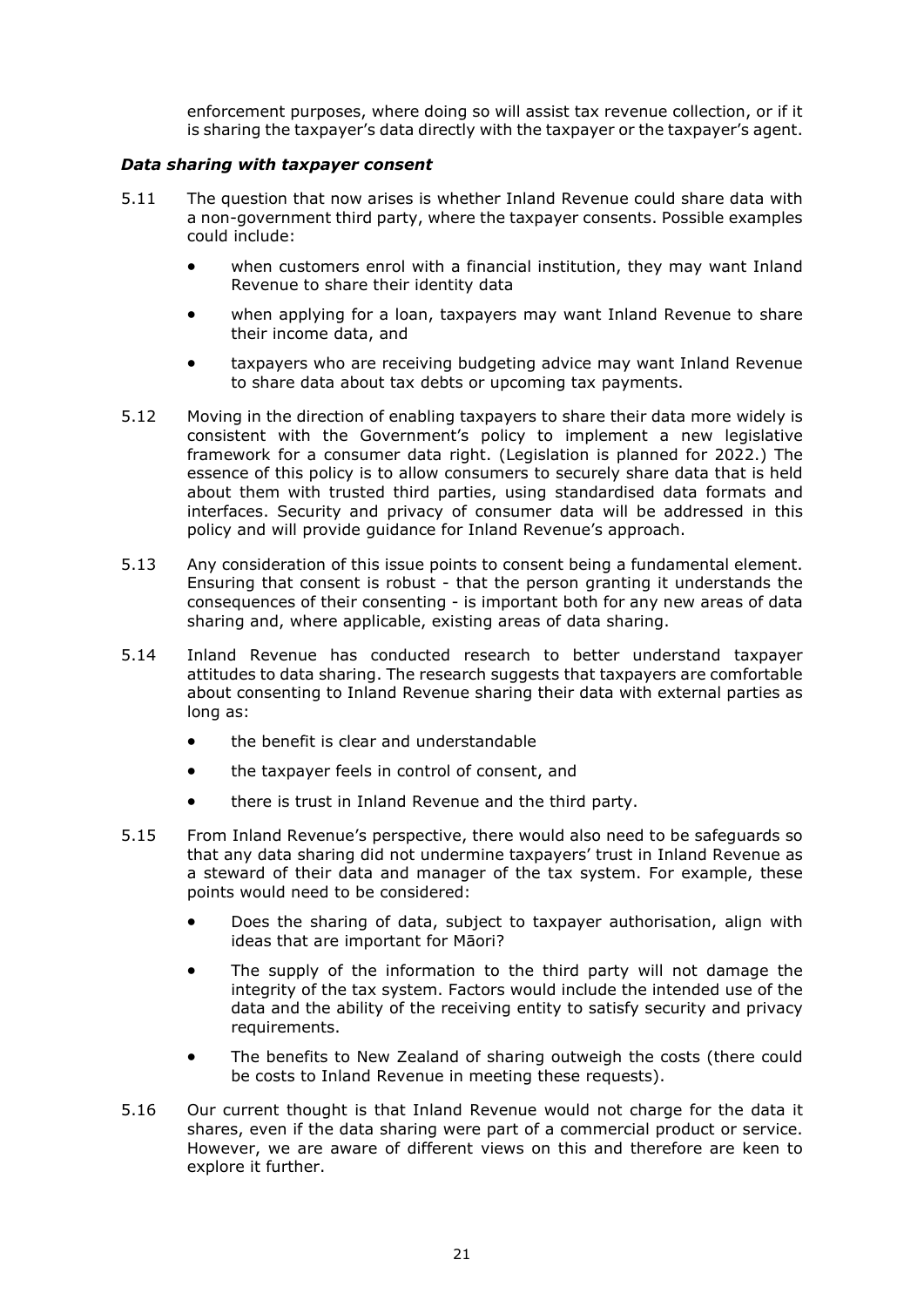#### <span id="page-21-0"></span>**Sharing statistical (anonymised) data**

5.17 A different aspect of data sharing could be where statistical (therefore anonymised) information is made available by Inland Revenue to taxpayers or representative bodies. This could improve the quality of information available to external parties which can help research and decision making. A possible example of this would be enabling an iwi to see patterns amongst members with respect to average incomes or receipt of benefits.

#### <span id="page-21-1"></span>**Publishing debt data**

- 5.18 Where tax debt is unpaid, particularly PAYE and GST which is collected on behalf of others, it can be a sign of a business under stress. This can be useful information for other businesses and enable them to make informed credit decisions. This could lead to wider economic benefits, for instance preventing a cascade of business failures when one business fails.
- 5.19 Inland Revenue already has a limited ability to share names of debtors with credit agencies. This sits as an exception to the principle of only sharing data with taxpayer consent. The Government has asked officials from the Ministry of Business, Innovation and Employment and Inland Revenue to undertake policy development to improve the availability of tax debt information.<sup>[12](#page-21-2)[13](#page-21-3)</sup>

#### **Questions for submitters**

- How do you view the concept of sharing sensitive revenue information, subject to taxpayers' consent?
- Do you have other examples of how data sharing could be applied beyond the tax system?
- What do you consider are important elements in a consent framework for data sharing?
- Do you agree making tax debt data more available, with controls, will have a significant positive benefit for the wider business community?
- Do you agree with the proposal to make more statistical (not individual) income and administrative information to wider groups, such as iwi or social groups?

<span id="page-21-2"></span><sup>12</sup> Ministry of Business, Innovation and Employment. *Insolvency Review Working Group*. [https://www.mbie.govt.nz/business-and-employment/business/regulating-entities/insolvency-review](https://www.mbie.govt.nz/business-and-employment/business/regulating-entities/insolvency-review-working-group/)[working-group/](https://www.mbie.govt.nz/business-and-employment/business/regulating-entities/insolvency-review-working-group/)

<span id="page-21-3"></span><sup>13</sup> Ministry of Business, Innovation and Employment. (2019). *Changes to insolvency law*. Proactive release. <https://www.mbie.govt.nz/assets/insolvency-law-reform.pdf>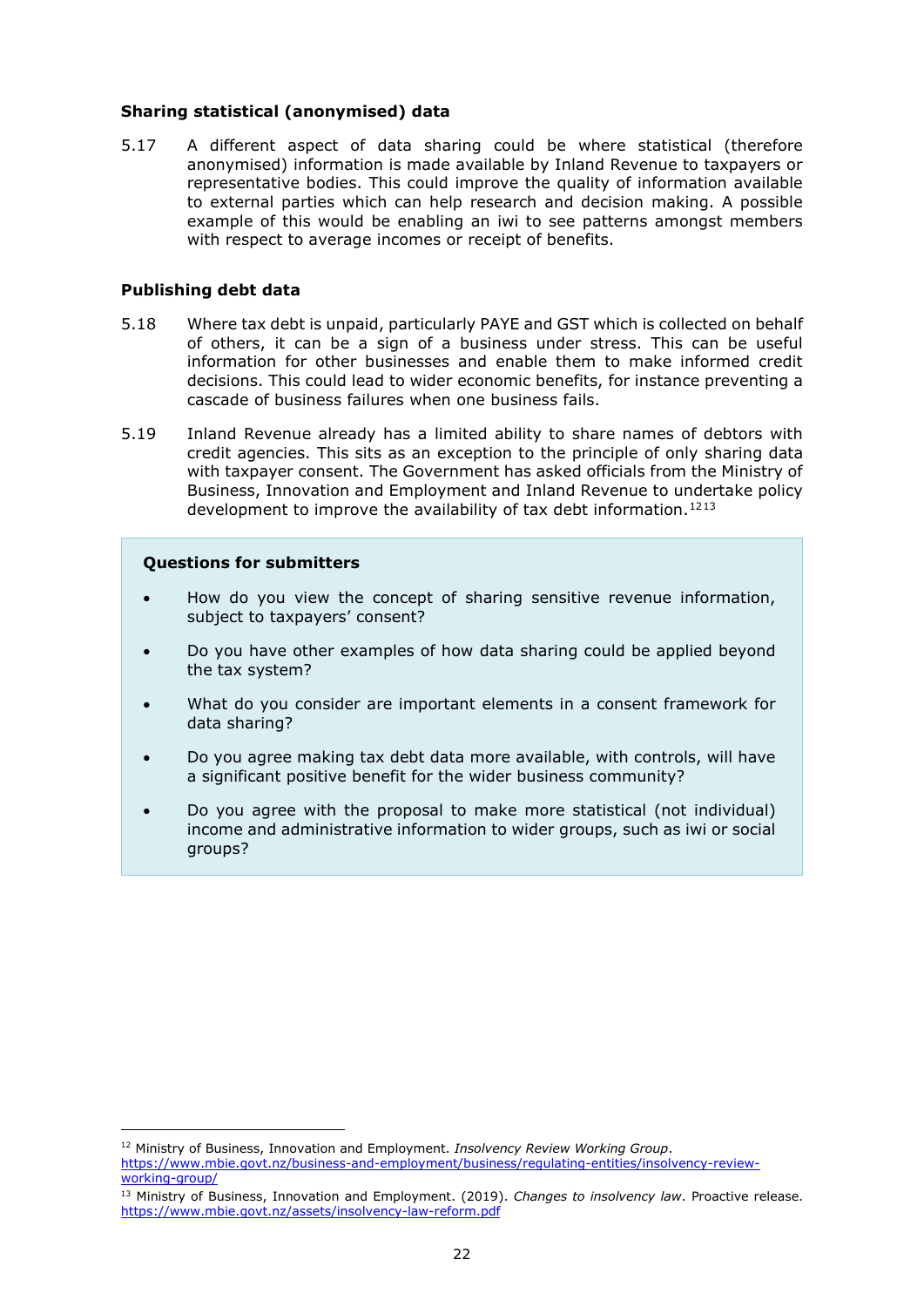# **Simplification**

- <span id="page-22-0"></span>6.1 There is a subtle interaction between a more digital world and simplification of the tax system. In a digital world data is cheap and, by comparison, people are expensive. This is a reversal where traditionally, data has been expensive and people relatively cheap.
- 6.2 This shift in relative costs increases the incentives for both taxpayers and Inland Revenue as tax administrator to adopt:
	- Automated tax processes that do not require human intervention. Automation may not always require simplicity – computers are good at complex calculations. But it does generally mean eliminating complex judgements.
	- Tax rules that may not require as much accuracy in the determination of tax liabilities because the cost of achieving complete accuracy, through human intervention, outweighs any tax saved (by the taxpayer) or tax collected (by Inland Revenue).
- 6.3 The intention is not to reduce tax liabilities but, by making changes that simplify tax or make it easier for external parties to automate tax obligations, reduce the burden of tax. This rationale drives our thinking in the following areas.

#### <span id="page-22-1"></span>**How tax laws are written**

- 6.4 Legislation provides the foundation of the tax system. A goal in a more digital tax and social policy system would be legislation that has logical foundations and supports machine learning so that tax and payment calculation can be automated within external party systems.
- 6.5 This has implications for the way tax laws are written and the systems that taxpayers use.

## <span id="page-22-2"></span>**Simplifying the year-end tax return**

- 6.6 Much of the complexity of determining income tax arises from the end of year adjustments. These serve to bring net income into closer alignment with underlying economic income but involve more calculations. For some, mostly larger firms, the greater accuracy is worthwhile. But for others the adjustments are being made solely to comply with tax rules and the cost of any accuracy gain outweighs the tax benefit, especially as many adjustments unwind in the subsequent year.
- 6.7 A possibility would be to give taxpayers flexibility to adopt an approach that best suits their business. This would enable businesses to match their income determination to those required for other purposes (for example, aligning with how they determine GST liabilities). For some this will mean moving closer to a cash basis (though capital/revenue distinctions will remain for most assets). Entities would be able to choose the approach that they adopted with the proviso that moving between different approaches would be limited to prevent opportunistic switching to gain a tax advantage.
- 6.8 Another example of this approach could be asset depreciation. Currently, there is a detailed schedule of assets with different depreciation rates applying to each category.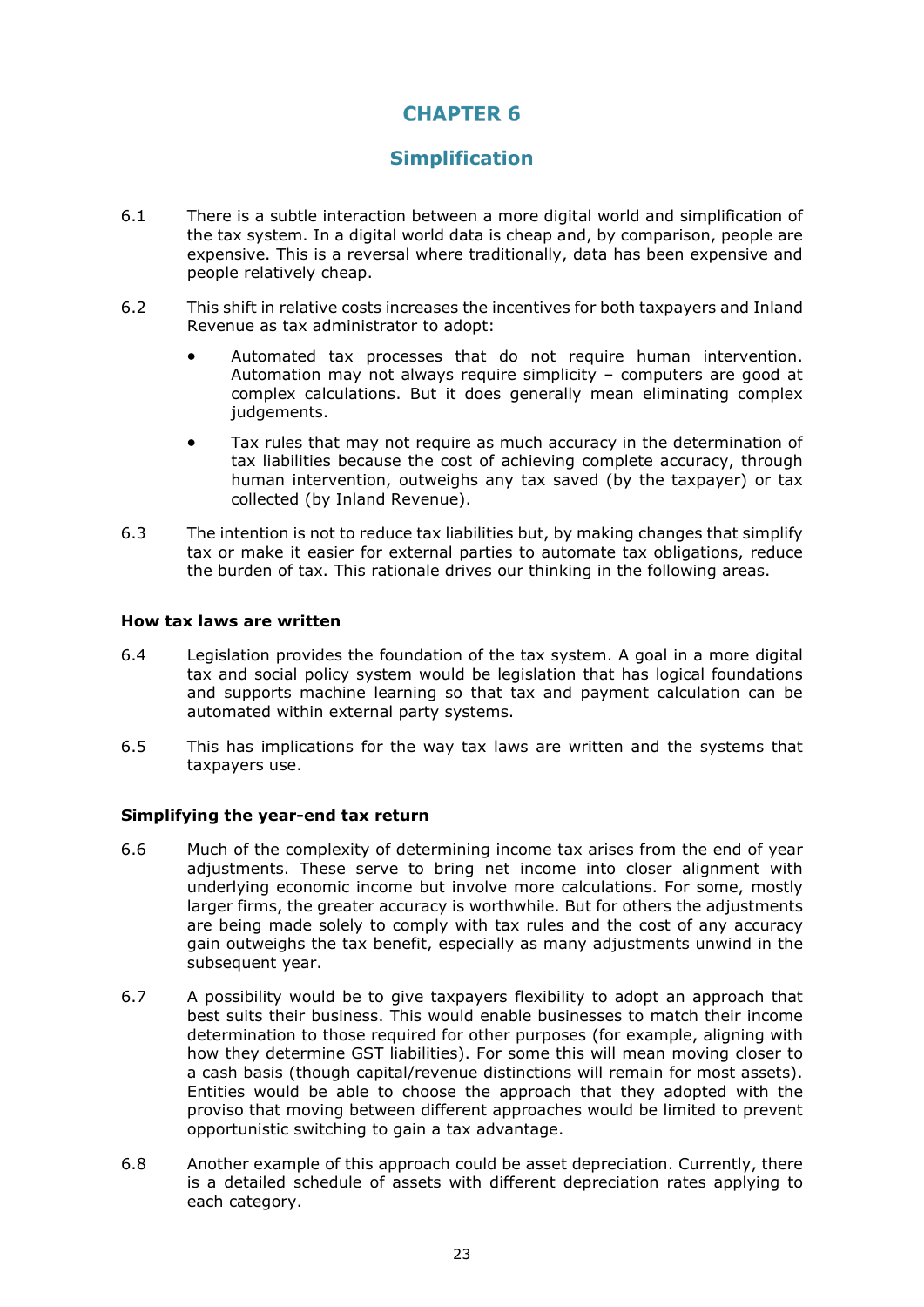6.9 Some firms with very specialised assets may want to continue using the detailed schedule. But many small businesses and their advisors would be comfortable with only a few categories of assets, such as: motor vehicles, buildings, plant and equipment with motors, other plant and equipment, other. A simpler schedule would make it easier to apply machine learning and automate the allocation of assets to the correct group. The rate applying within each category would be averages of the rates applying to individual assets in that category. There would not be an option of picking and choosing to minimise tax outcomes. The simplicity arises from lack of choice and the goal is simplification (and the ensuing compliance cost reductions) and not tax minimisation.

#### <span id="page-23-0"></span>**Systems for paying tax**

- 6.10 Innovative products are providing different options for businesses to manage their finances and pay their taxes. These can give businesses greater comfort that the tax they pay during the year better matches their annual tax liability. For instance, providing a different mechanism for tax collection, say through an intermediary, could allow contractors to elect out of withholding tax or provisional tax.
- 6.11 New products will need to show they do not pose risks to the tax system, for instance by ensuring tax payments occur with an accuracy and frequency at least as good as current rules. Business models which simply defer payment to Inland Revenue will not meet the tests of tax integrity or improved compliance. Legislation may be needed to ensure that acceptable products are not constrained.

#### <span id="page-23-1"></span>**The role of system assessment**

- 6.12 Traditionally, tax system design has focussed on either Commissioner assessment or taxpayer self-assessment of tax liability. A more digital world would not necessarily change the obligation on taxpayers to self-assess their tax liabilities. But with external parties playing a greater role in assisting taxpayers to comply with and determine their tax liabilities, two questions arise:
	- Should taxpayers be protected in relation to a tax shortfall if they have followed the advice and calculation of the external party?
	- What should the implication be for the external party who gets the calculation wrong?
- 6.13 One approach could be that the taxpayer has an obligation to take care to provide correct information while the intermediary becomes responsible for the interpretation of the tax law using the data provided. For example, the taxpayer provides a receipt to an intermediary for the purchase of a new computer, discharging the obligation to take care. The intermediary has the obligation to correctly code that expenditure as capital (a tax position). In case of an error in the information or the algorithm, the taxpayer would still have to pay any outstanding taxes. But the above approach to responsibilities would affect the party to which penalties are applied.
- 6.14 This issue is not new. For instance, there are rules in respect of employees whose tax obligations are not met because their employer does not return PAYE.

#### <span id="page-23-2"></span>**Sharing the certainty benefit**

6.15 Much of the change proposed represents a move towards real time systems and away from end-of-year focussed systems. This raises a question about how long matters can be open to review by the Commissioner (the time-bar). This issue